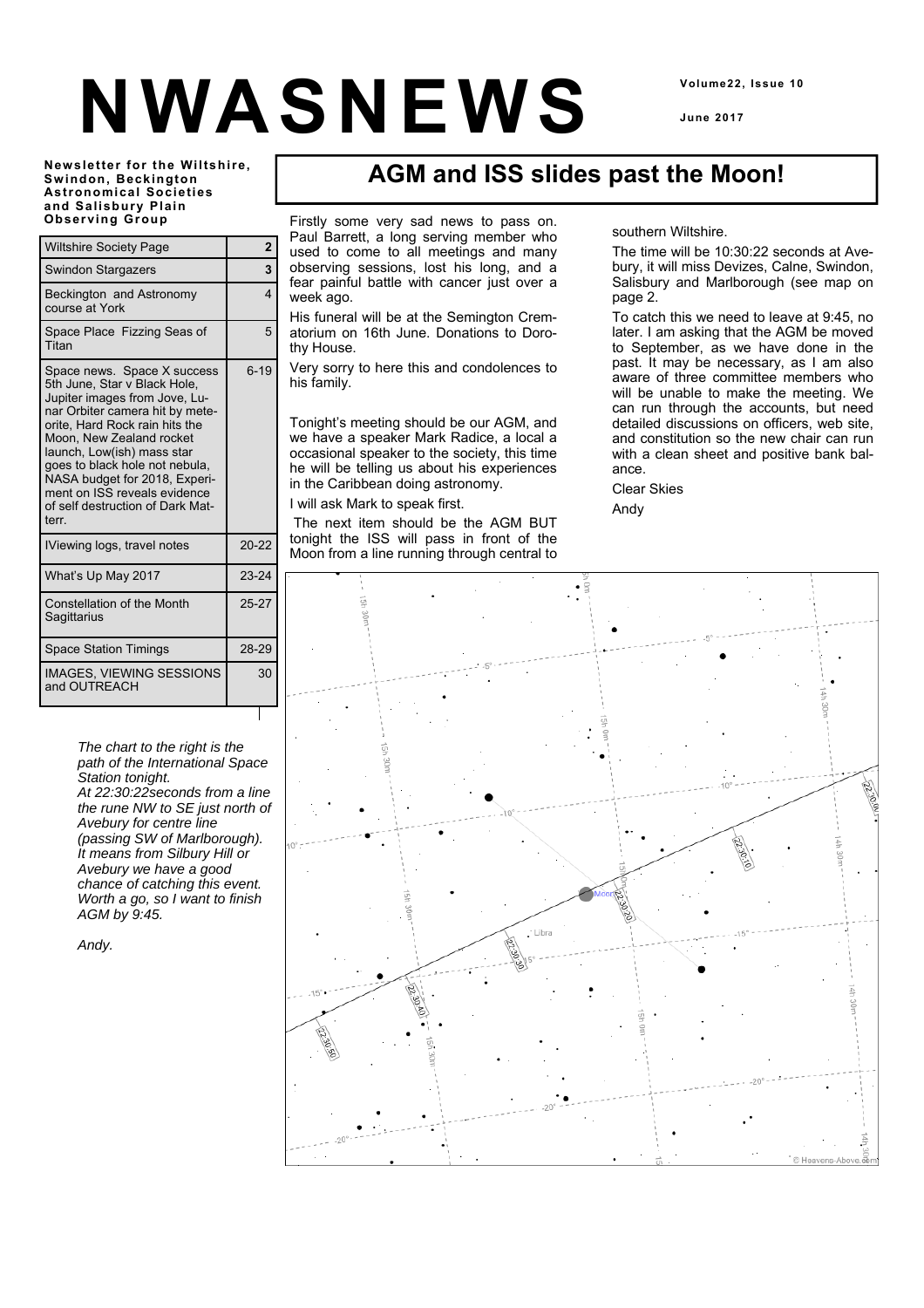# **Wiltshire Society Page**

**Wiltshire Astronomical Society Web site: www.wasnet.org.uk Meetings 2015/2016Season. NEW VENUE the Pavilion, Rusty Lane, Seend Meet 7.30 for 8.00pm start 2017**

6 Jun Mark Radice, Observing from the Caribbean + AGM

#### **Membership Meeting nights £1.00 for members £3 for visitors**

#### **Wiltshire AS Contacts**

Andy Burns (Chairman, and Editor ) Tel: 01249 654541, email: anglesburns@hotmail.com Vice chair: Keith Bruton

Bob Johnston (Treasurer)

Philip Proven (Hall coordinator)

Peter Chappell (Speaker secretary)

Nick Howes (Technical Guru)

Observing Sessions coordinators: Jon Gale, Tony Vale Contact via the web site details. This is to protect individuals from unsolicited mailings.



# **Observing Sessions**

The Wiltshire Astronomical Society's observing sessions are open, and we welcome visitors from other societies as well as members of the public to join us. We will help you set up

equipment (as often as you need this help), and let you test anything we have to help you in your choice of future Please treat the lights and return to full working order before leaving. With enough care shown we may get the National Trust to do something with them!

PLEASE see our proposed changes to the observing<br>sessions, contacting and contacting and other details. Back Page



Mark Radice Observing from the Caribbean

Mark is a very accomplished practical viewer, building his own telescope, binocular viewing platform, an excellent Astro sketcher, and now getting into imaging. He is a qualified pilot and lives in Wiltshire.

MAP of 6th June Transit of the Moon be the ISS

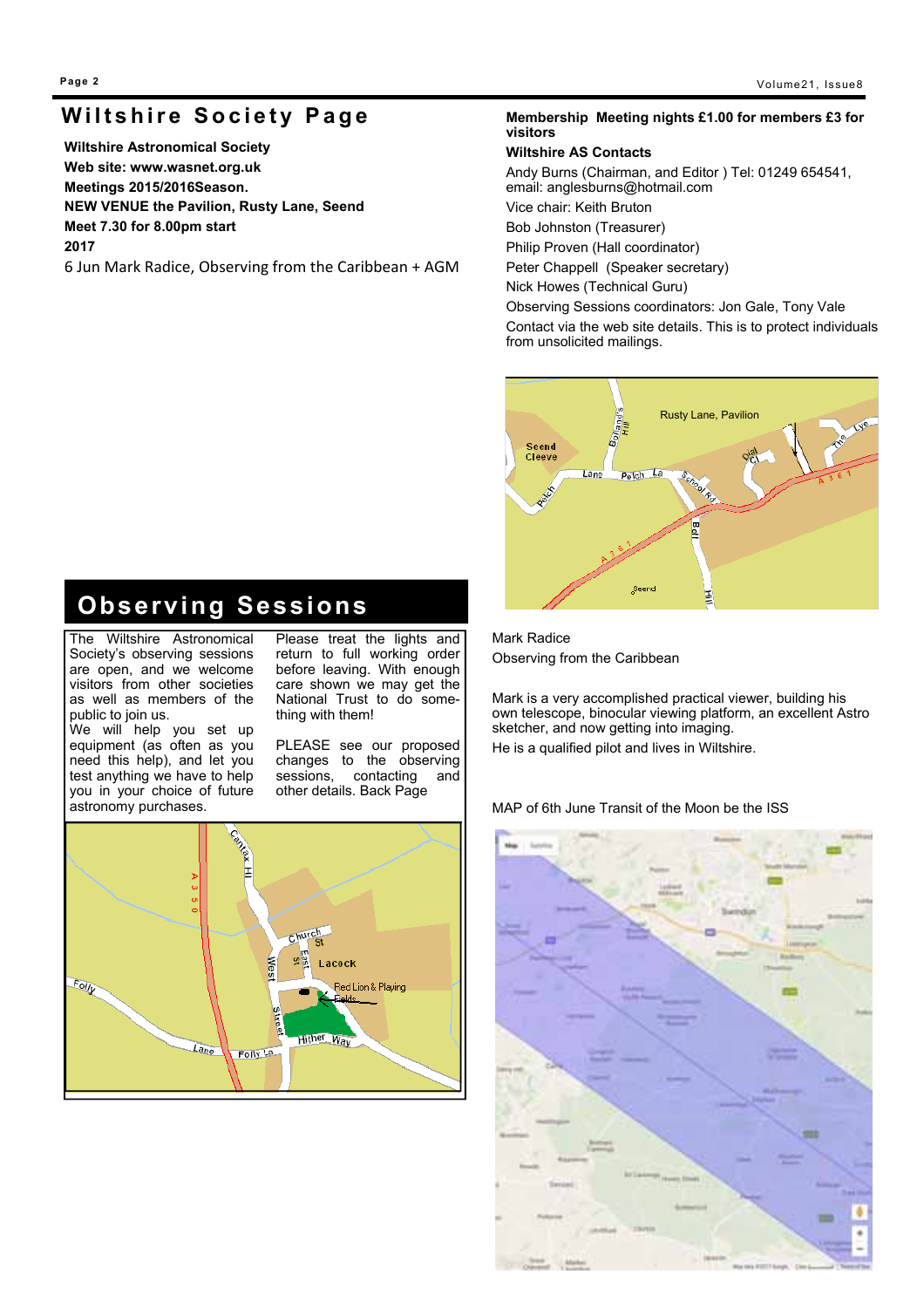#### **Swindon's own astronomy group**

The club meets once a month at Liddington Hall, Church Road, Liddington, Swindon, SN4 0HB at 7.30pm. See programme below.

#### **Our Next Meeting: Dr. Paul Roche**



At our next meeting we welcome Dr. Paul Roche, MSc Astrophysics

Programme Coordinator at Cardiff University, who will be speaking on Robotic Astronomy and the Faulkes Telescope.

#### **Ad-hoc viewing sessions**

Regular stargazing evenings are being organised near Swindon. To join these events please visit our website for further information.

Lately we have been stargazing at Blakehill Farm Nature Reserve near Cricklade, a very good spot with no distractions from car headlights.

We often meet regularly at a lay-by just outside the village of Uffcott, near Wroughton. Directions are also shown on the website link below.

When we use East Kennett, we meet at the public car park just below The Red Lion pub at Avebury; we usually hang on for 10 minutes and then move on to our viewing spot at East Kennett. Information about our evenings and viewing spots can be found here:

#### http://www.swindonstargazers.com/noticeboard/ noticeboard06.htm

If you think you might be interested email the organiser Robin Wilkey (see website). With this you will then be emailed regarding the event, whether it is going ahead or whether it will be cancelled because of cloud etc.

We are a small keen group and I would ask you to note that you DO NOT have to own a telescope to take part, just turn up and have a great evening looking through other people's scopes. We are out there to share an interest and the hobby. There's nothing better than practical astronomy in the great cold British winter! And hot drinks are often available, you can also bring your own.

Enjoy astronomy at it's best!

Members of the Wiltshire Astronomical Society always welcome!

At Liddington Village Hall, Church Road, Liddington, SN4 0HB – 7.30pm onwards

The hall has easy access from Junction 15 of the M4, a map and directions can be found on our website at:

http://www.swindonstargazers.com/clubdiary/ directions01.htm

**Swindon Stargazers** 

**Meeting Dates for 2017: Friday 16 June 2017** Programme: Dr. Paul Roche - Robotic Astronomy

---------SUMMER BREAK--------

**Friday 15 September 2017** Programme: TBA **Friday 20 October 2017** Programme: Steve Tonkin - Binocular Astronomy **Friday 17 November 2017**

Programme: Mike Leggett: Exploration of Mars **Friday 15 December 2017** Programme: Christmas Social **Website:**

**http://www.swindonstargazers.com**

Chairman: Peter Struve Tel No: 01793 481547 Email: peter.struve@sky.com Address: 3 Monkton Close, Park South, Swindon, SN3 2EU

Secretary: Dr Bob Gatten (PhD) Tel Number: 07913 335475

Email: bob.gatten@ntlworld.com Address: 17, Euclid Street,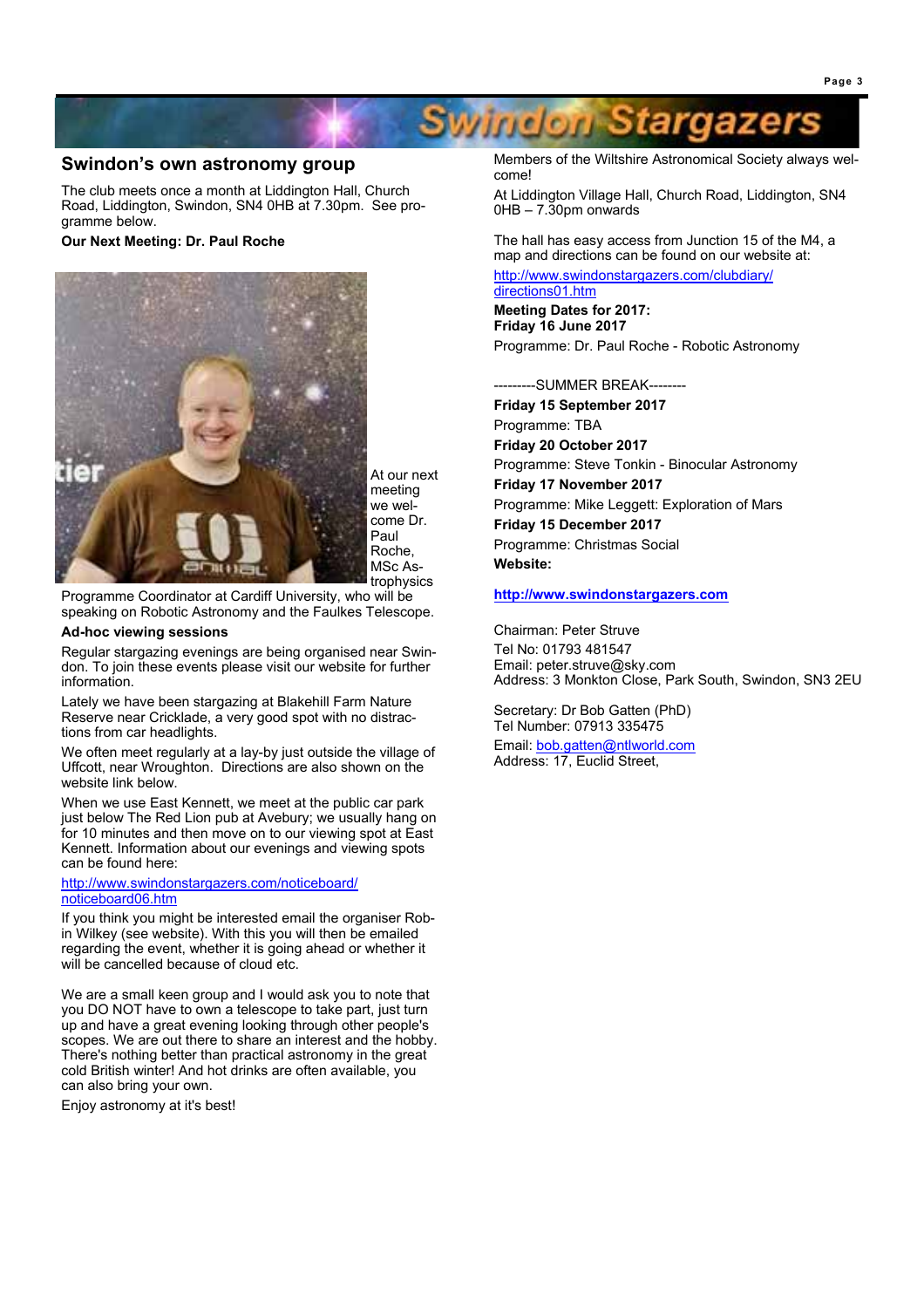

# **The Fizzy Seas of Titan**

By Marcus Woo

With clouds, rain, seas, lakes and a nitrogen-filled atmosphere, Saturn's moon Titan appears to be one of the worlds most simi-

lar to Earth in the solar system. But it's still alien; its seas and lakes are full not of water but liquid methane and ethane.

At the temperatures and pressures found on Titan's surface, methane can evaporate and fall back down as rain, just like water on Earth. The methane rain flows into rivers and channels, filling lakes and seas.

Nitrogen makes up a larger portion of the atmosphere on Titan than on Earth. The gas also dissolves in methane, just like carbon dioxide in soda. And similar to when you shake an open soda bottle, disturbing a Titan lake can make the nitrogen bubble out.

But now it turns out the seas and lakes might be fizzier than previously thought. Researchers at NASA's Jet Propulsion La-

boratory recently experimented with dissolved nitrogen in mixtures of liquid methane and ethane under a variety of temperatures and pressures that would exist on Titan. They measured how different conditions would trigger nitrogen bubbles. A fizzy lake, they found, would be a common sight.

On Titan, the liquid methane always contains dissolved nitrogen. So when it rains, a methanenitrogen solution pours into the seas and lakes, either directly from rain or via stream runoff. But if the lake also contains some ethanewhich doesn't dissolve nitrogen as well as methane does—mixing the liquids will force some of the nitrogen out of solution, and the lake will effervesce.

"It will be a big frothy mess," says Michael Malaska of JPL. "It's neat because it makes Earth look really boring by comparison."

Bubbles could also arise from a lake that contains more ethane than methane. The two will normally mix, but a less-dense layer of methane with dissolved nitrogen—from a gentle rain, for example--could settle on top of an ethane layer.

In this case, any disturbance—even a breeze—could mix the methane with dissolved nitrogen and the ethane below. The nitrogen would become less soluble and bubbles of gas would fizz out.

Heat, the researchers found, can also cause nitrogen to bubble out of solution while cold will coax more nitrogen to dissolve. As

the seasons and climate change on Titan, the seas and lakes will inhale and exhale nitrogen.

But such warmth-induced bubbles could pose a challenge for future sea-faring spacecraft, which will have an energy source, and thus heat. "You may have this spacecraft sitting there, and it's just going to be fizzing the whole time," Malaska says. "That may actually be a problem for stability control or sampling."

Bubbles might also explain the so-called magic islands discovered by NASA's Cassini spacecraft in the last few years. Radar images revealed island-like features that appear and disappear over time. Scientists still aren't sure what the islands are, but nitrogen bubbles seem increasingly likely.

To know for sure, though, there will have to be a new mission. Cassini is entering its final phase, having finished its last flyby of Titan on April 21. Scientists are already sketching out potential spacecraft—maybe a buoy or even a submarine—to explore Titan's seas, bubbles and all.

To teach kids about the extreme conditions on Titan and other planets and moons, visit the NASA Space Place: https://spaceplace.nasa.gov/planet-weather/



*Caption: Radar images from Cassini showed a strange island-like feature in one of Titan's hydrocarbon seas that appeared to change over time. One possible explanation for this "magic island" is bubbles. Image credits: NASA/ JPL-Caltech/ASI/Cornell*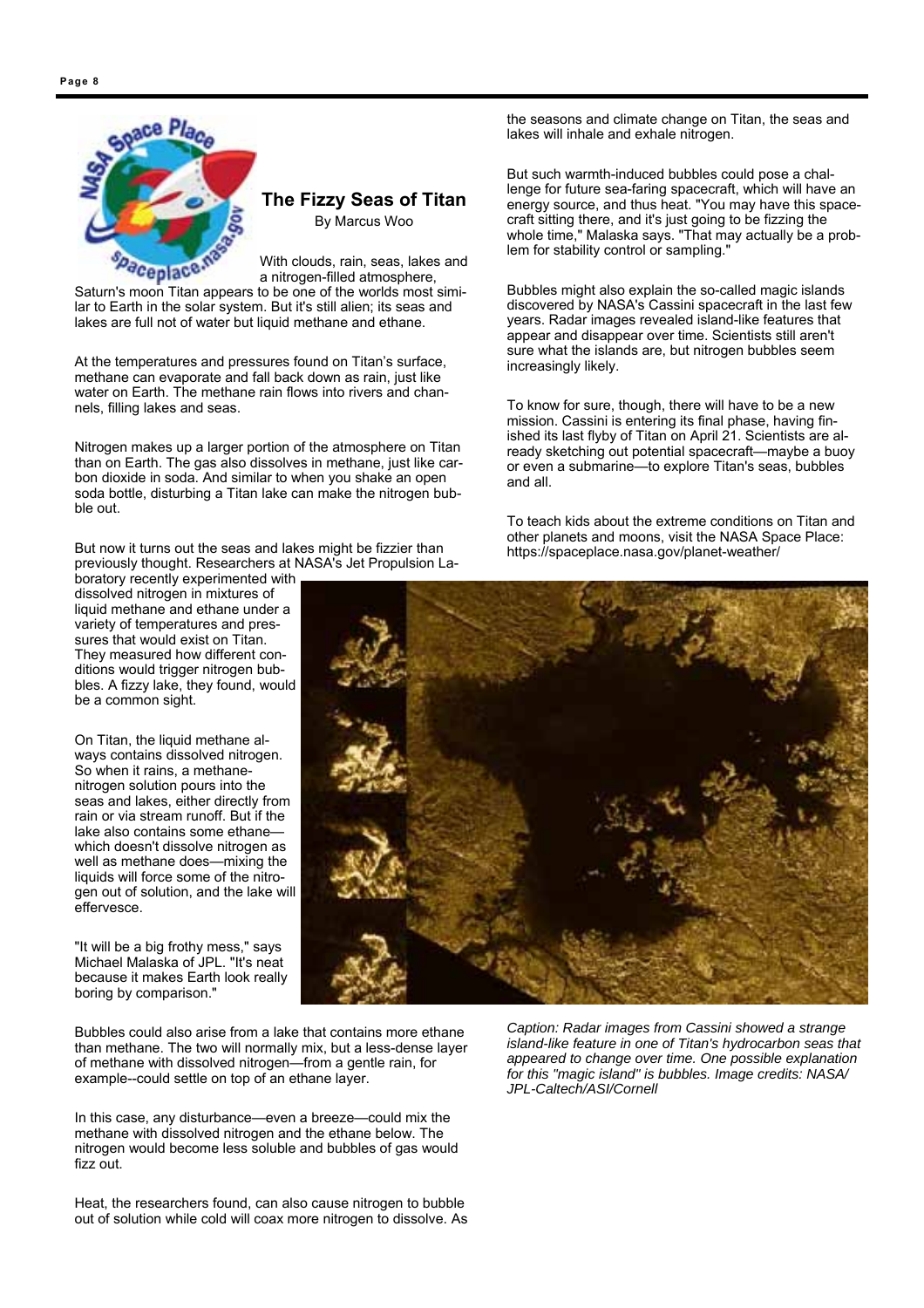# **BECKINGTON ASTRONOMICAL SOCIETY**

Society Details & Speakers programme can be found on our Website www.beckingtonas.org General enquiries about the Society can be emailed to chairman@beckingtonas.org.

#### **Our Committee for 2016/2017 is**

Steve Hill-----------Chairman- 01761 435663

John Ball-----------Vice Chairman- 01373 830419

………….john@abbeylands1.freeserve.co.uk

Sandy Whitton---- Secretary-07974-841239

…………………..sandy.whitton@blueyonder.co.uk

Jacky Collenette---Treasurer…

collenettejacqueline@yahoo.co.uk

 Mike Witt---------- Membership-……… mjwitt@blueyonder.co.uk.

John Dolton------

Committee…. member@jdolton.freeserve.co.uk

 Meetings take place in Beckington Baptist Church Hall in Beckington Village near Frome.

See the location page for details of how to find us on our website…………

Post Code for Sat Nav is BA11 6TB. Our start time is 7.30pm.

#### **Programme details for 2016/2017 2016**

 May 19th: Imaging Colloquium `Open discussion bring your kit along`……………… Steve Hill.

 All are welcome to come along for a chat from beginners to experts.

Dear Sir/Madam

 I am writing to ask if you would kindly send the details of our part-time, online Postgraduate Diploma in Astronomy to members of your society. If you are able to hand out some flyers at your next meeting please let me know by replying to this email with your postal address. Thank you very much.

#### **Postgraduate Diploma in Astronomy at the University of York**

- Starts September
- Two years
- Part-time
- Taught wholly online
- Six distinct modules
- · Highly interactive programme
- Optional residential weekends
- Supportive environment

 The programme is taught wholly online, for maximum flexibility of learning, with optional residential weekends in York for the opportunity to meet your fellow students and staff, engage in discussion and share your knowledge of railway studies.

 This programme will offer home astronomers, who may have graduated in subjects other than physics, the opportunity to gain a formal postgraduate qualification in Astronomy and Astrophysics, and is designed to give students a robust and up-to-date background in these areas. Over the course of two years, we will explore the solar system, stellar physics, infrared, radio and high energy astronomy, as well as discussing the foundations of cosmology.

 The Centre for Lifelong Learning has provided high-quality distance learning opportunities for almost a decade. Aimed at anyone wishing to learn in a flexible fashion, and requiring only basic IT skills to engage, our provision has attracted students from across the globe. We'd very much like to welcome you to our growing community of learners.

 For further information about the course and how to apply please see our website. Should you have any questions please do not hesitate to get in touch.

 Thank you. Best wishes Emily Emily Limb Courses Administrator Centre for Lifelong Learning University of York Heslington YORK YO10 5DD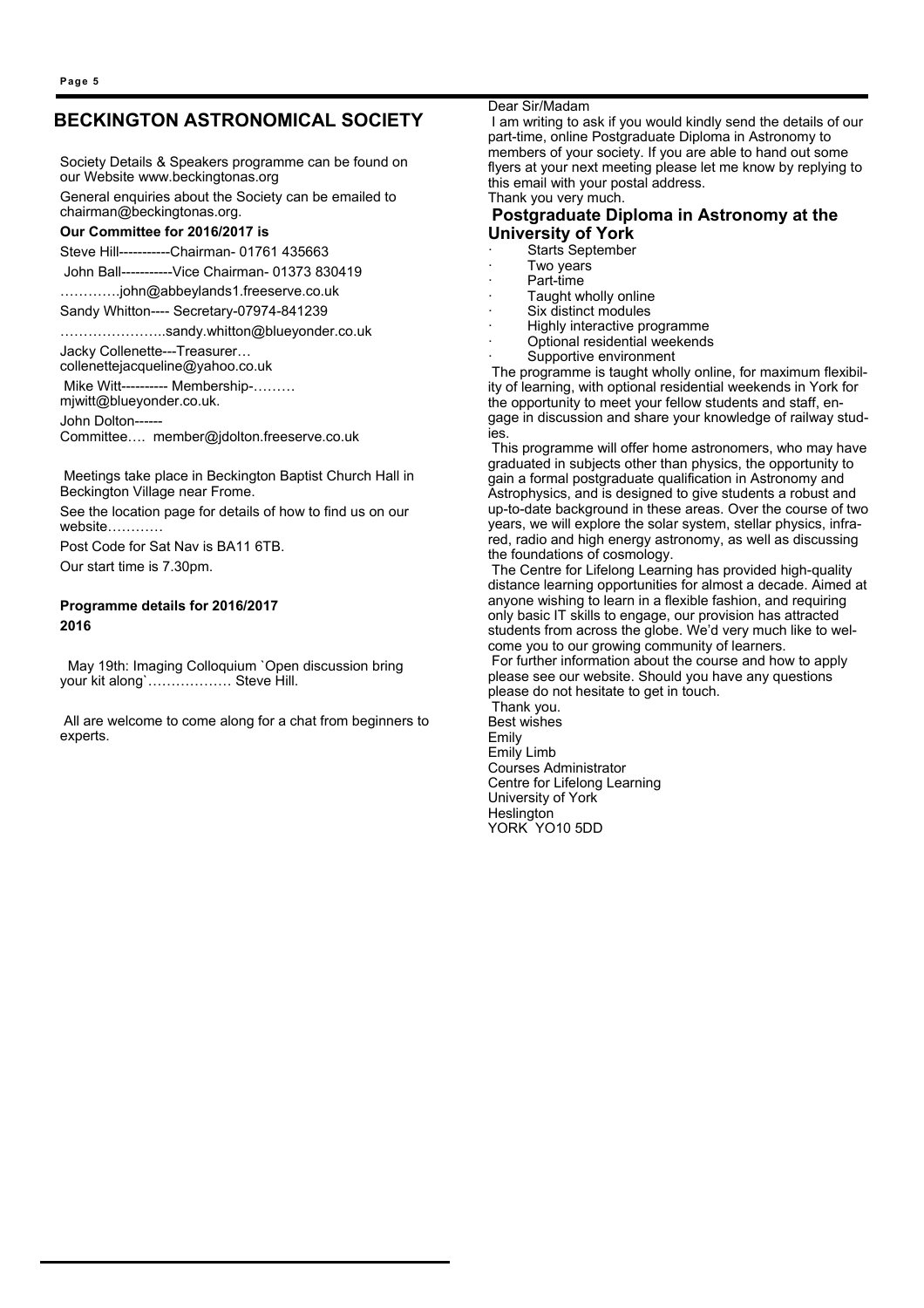# **1st Recycled SpaceX Dragon Blasts Off for Space Station on 100th Flight from Pad 39A with Science Rich Cargo and Bonus Booster Landing**

For the first time in the history of commercial spaceflight, a used spacecraft has blasted off on a mission to deliver cargo to the International Space Station (ISS).

 (June 1), lingering storm clouds parted just enough for SpaceX's Falcon 9 rocket to safely lift off from NASA's historic Pad 39A at the Kennedy Space Center in Florida today (June 3).

The Falcon 9 rocket, topped with SpaceX's first refurbished Dragon cargo craft, took to the skies at 5:07 p.m. EDT (2107 GMT). About 8 minutes after liftoff, the first-stage rocket booster returned to Earth to stick a landing at nearby Cape Canaveral Air Force Station. [Launch Photos: SpaceX's 1st Reused Dragon Spacecraft]

A little over 10 minutes into the flight, the Dragon separated from the Falcon 9's second stage, deployed its solar arrays and began its three-day trek to the ISS. On Monday (June 5), the spacecraft will dock at the space station's Harmony module, delivering close to 6,000 lbs. (2,700 kilograms) of supplies and science experiments to the Expedition 52 crew.

Today's launch marked the 100th mission to lift off from Launch Complex 39A, where NASA's Apollo missions and dozens of space shuttle missions were also launched. "For [SpaceX], it's the seventh launch this year, and you can tell that we picked up the rate significantly," Hans Koenigsmann, vice president of flight reusability at SpaceX, said in a prelaunch briefing on Wednesday (May 31).

"We are hoping to stay at this rate through the rest of the year and work our backlog down. We're hoping to also fly more and more refurbished Dragons, and the same is true for the first stages," he said. "The next launch after this is also refurbished first stage."



*A SpaceX Falcon 9 rocket carrying a used Dragon cargo craft blasts off from NASA's Kennedy Space Center in Florida on June 3, 2017.* 

#### *Credit: SpaceX*

#### **Another historic 1st for SpaceX**

Today's mission is the latest in a series of historic firsts for SpaceX, the private spaceflight company founded by billionaire entrepreneur Elon Musk. In March, the company successfully launched and landed a used rocket booster for the first time. SpaceX is also the first and only company to have landed a rocket booster during an orbital mission (though Jeff Bezos' Blue Origin has achieved this multiple times on suborbital journeys). And in 2012, SpaceX's Dragon capsule became the first

private spacecraft to dock at the ISS.

With the ultimate (and highly ambitious) goal of being able to reuse all major components of their launch vehicles, SpaceX is now putting the Dragon to the test. The capsule first flew on a cargo mission to the space station on Sept. 21, 2014, for the cargo resupply mission CRS-4, and it returned to Earth with a splashdown in the Pacific Ocean one month later.

"Once this capsule landed, we refurbished it, inspected it, made sure everything is qualified for the next flight," Koenigsmann said.

But the capsule isn't 100 percent reused parts, Koenigsmann added. Certain parts had to be replaced for a number of reasons, such as exposure to seawater during splashdown, he said, and the heat shield needed to be replaced for safety. "But I can tell you the majority of this Dragon has been in space before and has been docked to the station for a couple of weeks."

The next steps toward full reusability for SpaceX involve figuring out how to refurbish the second-stage rocket booster and the payload fairings — an ambitious but important goal, Koenigsmann said.

"This whole notion of reuse is something that's very important to the entire space industry and NASA as well as Space X and others," Kirk Shireman, manager of NASA's ISS program, said in the briefing. "The idea of reuse is **Science on board** 

Along with food, water, clothing and other gear for the astronauts at the space station, the Dragon will deliver plenty of science experiments.

The experiments on board will support about 220 investigations currently happening at the space station. "They span a multitude of scientific disciplines, including biological research, the physical sciences, the human research that we're doing with the astronauts, the technology demonstration studying Earth and space from the ISS, and then last but not least, the educational activities that students have an opportunity to participate in," Camille Alleyne, an associate space station program scientist at NASA's Johnson Space Center in Houston, said at the briefing.

One astrophysics experiment, called the Neutron star Interior Composition ExploreR (NICER), will investigate the possibility of utilizing neutron stars — the ultradense cores of dead stars — to develop a type of interstellar GPS navigation system.

A new, experimental type of solar panel is also flying to the space station on the Dragon. Called the Roll Out Solar Array (ROSA), these new solar arrays are smaller, lighter and more efficient than the current solar panels that power the ISS.

The Dragon also contains some live passengers, including 40 mice and thousands of fruit flies. For a project called Rodent Research-5, the mice will help researchers study a new drug for osteoporosis, or bone density loss. The fruit flies will help investigators study the prolonged effects of spaceflight on the human heart.

More Earth-observation instruments are also on their way to the ISS. The Multiple-User System for Earth Sensing (MUSES) facility, developed by Teledyne Brown Engineering, contains new high-resolution digital cameras and hyperspectral imagers, bringing new capabilities to the space station's suite of Earth-observing technologies.

*Email Hanneke Weitering at hweitering@space.com or follow her @hannekescience. Follow us @Spacedotcom, Facebook and Google+. Original article on Space.com.*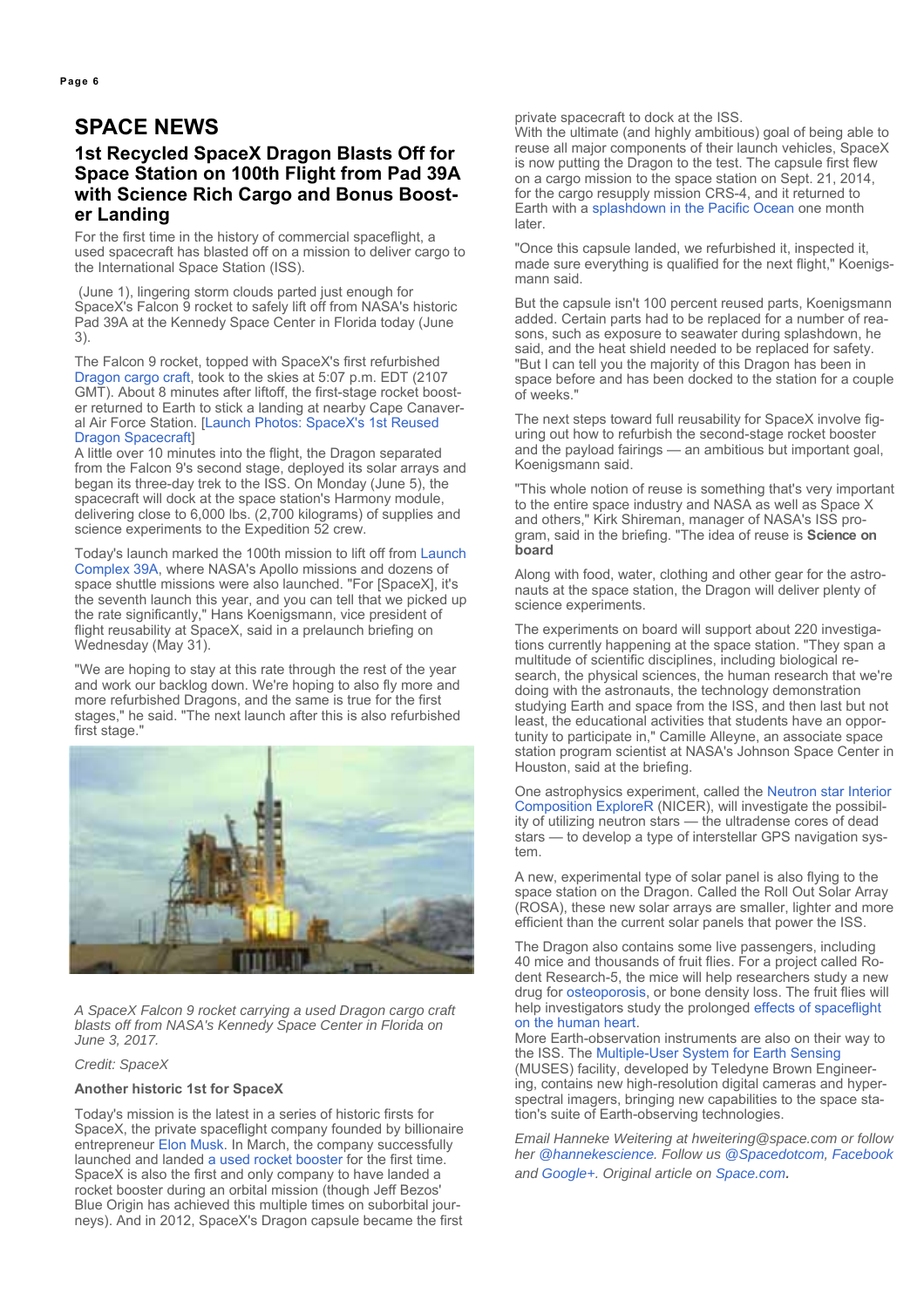# **Third Gravitational Wave Event Detected**

Published: 1 Jun , 2017

#### by Evan Gough

A third gravitational wave has been detected by the Laser Interferometer Gravitational-wave Observatory (LIGO). An international team announced the detection today, while the event itself was detected on January 4th, 2017. Gravitational waves are ripples in space-time predicted by Albert Einstein over a century ago.

LIGO consists of two facilities: one in Hanford, Washington and one in Livingston, Louisiana. When LIGO announced its first gravitational wave back in February 2016 (detected in September 2015), it opened up a new window into astronomy. With this gravitational wave, the third one detected, that new window is getting larger. So far, all three waves detected have been created by the merging of black holes.

The team, including engineers and scientists from Northwestern University in Illinois, published their results in the journal Physical Review Letters.

When the first gravitational wave was finally detected, over a hundred years after Einstein predicted it, it helped confirm Einstein's description of space-time as an integrated continuum. It's often said that it's not a good idea to bet against Einstein, and this third detection just strengthens Einstein's theory.

Like the previous two detections, this one was created by the merging of two black holes. These two were different sizes from each other; one was about 31.2 solar masses, and the other was about 19.4 solar masses. The combined 50 solar mass event caused the third wave, which is named GW170104. The black holes were about 3 billion light years away.

"…an intriguing black hole population…" – Vicky Kalogera, Senior Astrophysicist, LIGO Scientific Collaboration

LIGO is showing us that their is a population of binary black holes out there. "Our handful of detections so far is revealing an intriguing black hole population we did not know existed until now," said Northwestern's Vicky Kalogera, a senior astrophysicist with the LIGO Scientific Collaboration (LSC), which conducts research related to the twin LIGO detectors. located in the U.S.

"Now we have three pairs of black holes, each pair ending their death spiral dance over millions or billions of years in some of the most powerful explosions in the universe. In astronomy, we say with three objects of the same type you have a class. We have a population, and we can do analysis."



The Laser Interferometer Gravitational-Wave Observatory (LIGO)facility in Livingston, Louisiana. The other facility is located in Hanford, Washington. Image: LIGO

When we say that gravitational waves have opened up a new window on astronomy, that window opens onto black holes themselves. Beyond confirming Einstein's predictions, and establishing a population of binary black holes, LIGO can characterize and measure those black holes. We can learn the holes' masses and their spin characteristics.

"Once again, the black holes are heavy," said Shane Larson, of Northwestern University and Adler Planetarium in Chicago. "The first black holes LIGO detected were twice as heavy as we ever would have expected. Now we've all been churning our cranks trying to figure out all the interesting myriad ways we can imagine the universe making big and heavy black holes. And Northwestern is strong in this research area, so we are excited."

This third finding strengthens the case for the existence of a new class of black holes: binary black holes that are locked in relationship with each other. It also shows that these objects can be larger than thought before LIGO detected them.

"It is remarkable that humans can put together a story and test it, for such strange and extreme events that took place billions of years ago and billions of light-years distant from us." – David Shoemaker, MIT

"We have further confirmation of the existence of black holes that are heavier than 20 solar masses, objects we didn't know existed before LIGO detected them," said David Shoemaker of MIT, spokesperson for the LIGO Scientific Collaboration . "It is remarkable that humans can put together a story and test it, for such strange and extreme events that took place billions of years ago and billions of light-years distant from us."



An artist's impression of two merging black holes. Image: NASA/CXC/A. Hobart

"With the third confirmed detection of gravitational waves from the collision of two black holes, LIGO is establishing itself as a powerful observatory for revealing the dark side of the universe," said David Reitze of Caltech, executive director of the LIGO Laboratory and a Northwestern alumnus. "While LIGO is uniquely suited to observing these types of events, we hope to see other types of astrophysical events soon, such as the violent collision of two neutron stars."

A tell-tale chirping sound confirms the detection of a gravitational wave, and you can hear it described and explained here, on a Northwestern University podcast.

Sources:

LIGO Detects Gravitational Waves For Third Time **GW170104: Observation of a 50-Solar-Mass Binary Black Hole**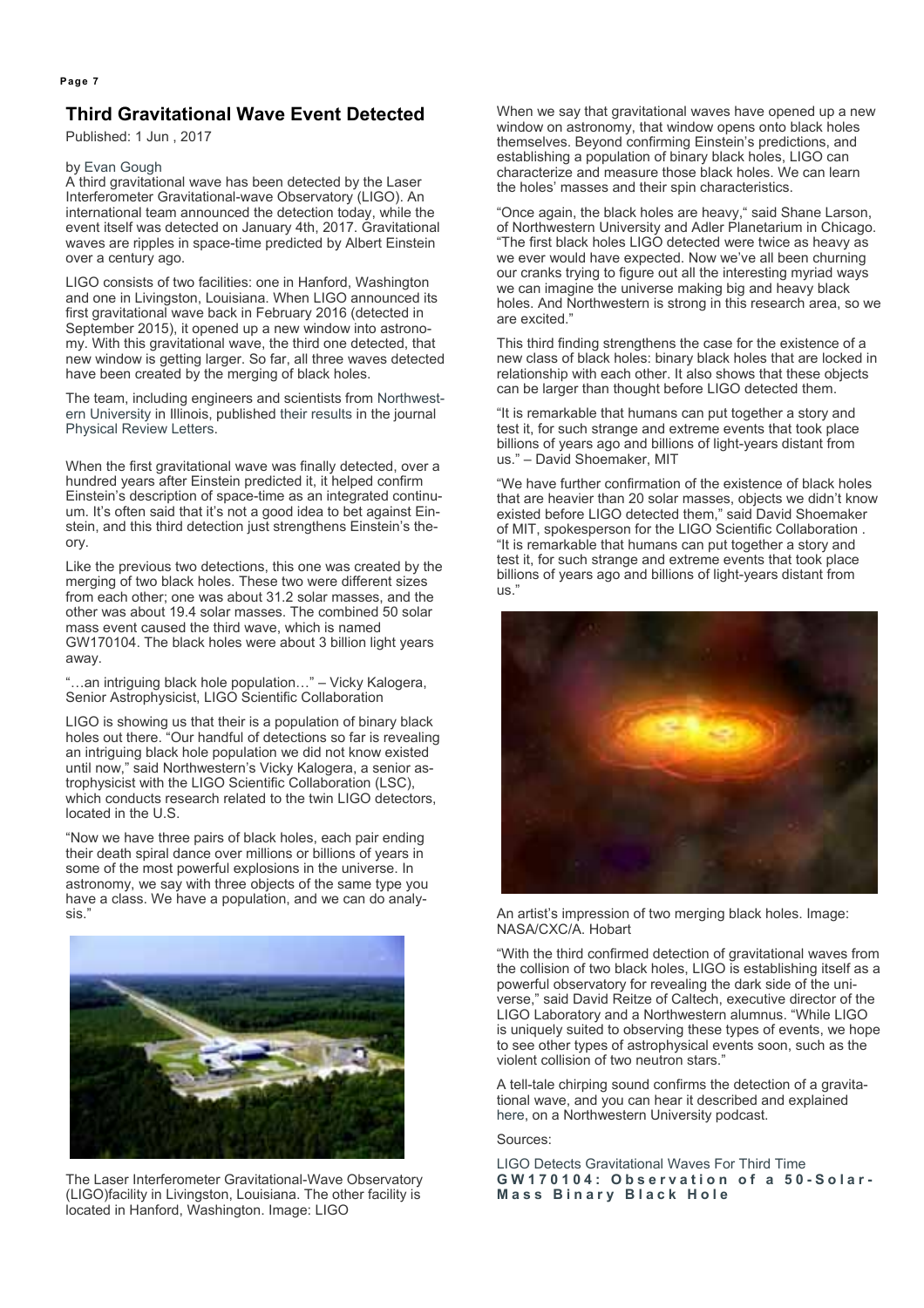# **What Exactly Should We See When a Star Splashes into a Black Hole Event Horizon?**

by Evan Gough

At the center of our Milky Way galaxy dwells a behemoth. An object so massive that nothing can escape its gravitational pull, not even light. In fact, we think most galaxies have one of them. They are, of course, supermassive black holes.

Supermassive black holes are stars that have collapsed into a singularity. Einstein's General Theory of Relativity predicted their existence. And these black holes are surrounded by what's known as an event horizon, which is kind of like the point of no return for anything getting too close to the black hole. But nobody has actually proven the existence of the event horizon yet.

Some theorists think that something else might lie at the center of galaxies, a supermassive object event stranger than a supermassive black hole. Theorists think these objects have somehow avoided a black hole's fate, and have not collapsed into a singularity. They would have no event horizon, and would have a solid surface instead.

"Our whole point here is to turn this idea of an event horizon into an experimental science, and find out if event horizons really do exist or not," – Pawan Kumar Professor of Astrophysics, University of Texas at Austin.

A team of researchers at the University of Texas at Austin and Harvard University have tackled the problem. Wenbin Lu, Pawan Kumar, and Ramesh Narayan wanted to shed some light onto the event horizon problem. They wondered about the solid surface object, and what would happen when an object like a star collided with it. They published their results in the Monthly Notices of the Royal Astronomical Society.



Artist's conception of the event horizon of a black hole. Credit: Victor de Schwanberg/Science Photo Library

"Our whole point here is to turn this idea of an event horizon into an experimental science, and find out if event horizons really do exist or not," said Pawan Kumar, Professor of Astrophysics at The University of Texas at Austin, in a press release.

Since a black hole is a star collapsed into a singularity, it has no surface area, and instead has an event horizon. But if the other theory turns out to be true, and the object has a solid surface instead of an event horizon, then any object colliding with it would be destroyed. If a star was to collide with this hard surface and be destroyed, the team surmised, then the gas from the star would enshroud the object and shine brightly for months, or even years.



This is the first in a sequence of two artist's impressions that shows a huge, massive sphere in the center of a galaxy, rather than a supermassive black hole. Here a star moves towards and then smashes into the hard surface of the sphere, flinging out debris. The impact heats up the site of the collision. Image: Mark A. Garlick/CfA



In this second artist's impression a huge sphere in the center of a galaxy is shown after a star has collided with it. Enormous amounts of heat and a dramatic increase in the brightness of the sphere are generated by this event. The lack of observation of such flares from the center of galaxies means that this hypothetical scenario is almost completely ruled out. Image: Mark A. Garlick/CfA

If that were the case, then the team knew what to look for. They also worked out how often this would happen.

"We estimated the rate of stars falling onto supermassive black holes," Lu said in the same press release. "Nearly every galaxy has one. We only considered the most massive ones, which weigh about 100 million solar masses or more. There are about a million of them within a few billion light-years of Earth."

Now they needed a way to search the sky for these objects, and they found it in the archives of the Pan-STARRS telescope. Pan-STARRS is a 1.8 meter telescope in Hawaii. That telescope recently completed a survey of half of the northern hemisphere of the sky. In that survey, Pan-STAARS spent 3.5 years looking for transient objects in the sky, objects that brighten and then fade. They searched the Pan-STARR archives for transient objects that had the signature they predicted from stars colliding with these supermassive, hard-surfaced objects.

The trio predicted that in the 3.5 year time-frame captured by the Pan-STAARS survey, 10 of these collisions would occur and should be represented in the data.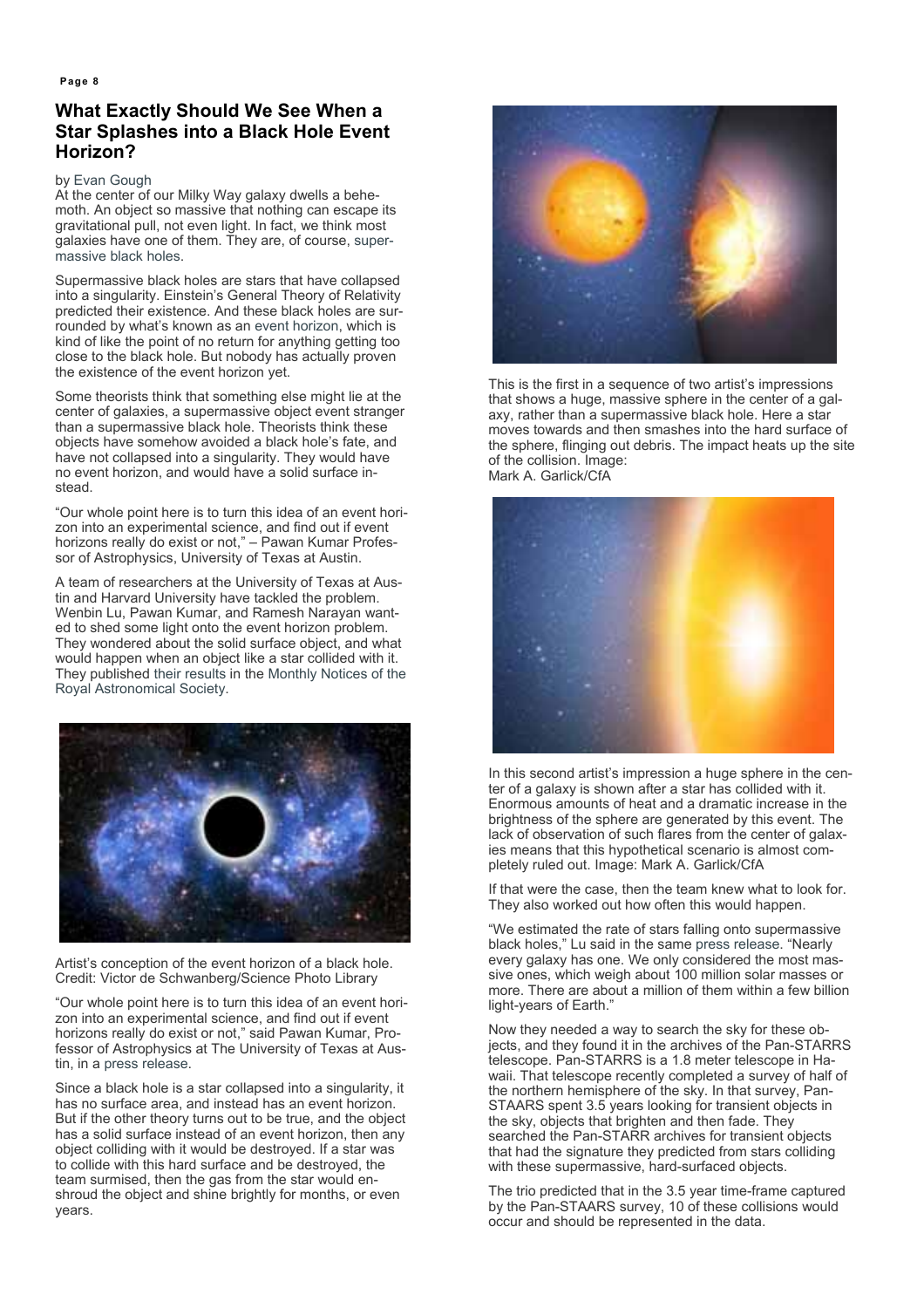"It turns out it should have detected more than 10 of them, if the hard-surface theory is true." – Wenbin Lu, Dept. of Astronomy, University of Texas at Austin.

"Given the rate of stars falling onto black holes and the number density of black holes in the nearby universe, we calculated how many such transients Pan-STARRS should have detected over a period of operation of 3.5 years. It turns out it should have detected more than 10 of them, if the hard-surface theory is true," Lu said.

The team found none of the flare-ups they expected to see if the hard-surface theory is true.

"Our work implies that some, and perhaps all, black holes have event horizons…" – Ramesh Narayan, Harvard-Smithsonian Center for Astrophysics.

What might seem like a failure, isn't one of course. Not for Einstein, anyway. This represents yet another successful test of Einstein's Theory of General Relativity, showing that the event horizon predicted in his theory does seem to exist.

As for the team, they haven't abandoned the idea yet. In fact, according to Pawan Kumar, Professor of Astrophysics, University of Texas at Austin, "Our motive is not so much to establish that there is a hard surface, but to push the boundary of knowledge and find concrete evidence that really, there is an event horizon around black holes."

"General Relativity has passed another critical test." – Ramesh Narayan, Harvard-Smithsonian Center for Astrophysics.

"Our work implies that some, and perhaps all, black holes have event horizons and that material really does disappear from the observable universe when pulled into these exotic objects, as we've expected for decades," Narayan said. "General Relativity has passed another critical test."

The team plans to continue to look for the flare-ups associated with the hard-surface theory. Their look into the Pan-STARRS data was just their first crack at it.



An artist's illustration of the Large Synoptic Survey Telescope with a simulated night sky. The team hopes to use the LSST to further refine their search for hard-surface supermassive objects. Image: Todd Mason, Mason Productions Inc. / LSST **Corporation** 

They're hoping to improve their test with the upcoming Large Synoptic Survey Telescope (LSST) being built in Chile. The LSST is a wide field telescope that will capture images of the night sky every 20 seconds over a ten-year span. Every few

nights, the LSST will give us an image of the entire available night sky. This will make the study of transient objects much easier and effective.

More reading: Rise of the Super Telescopes: The Large Synoptic Survey Telescope

Sources:

Do Stars Fall Quietly into Black Holes, or Crash into Something Utterly Unknown?

**Stellar disruption events support the existence of the black hole event horizon**

# **Best Jupiter Images From Juno … So Far**

Published: 31 May , 2017

by Nancy Atkinson

The original plans for the Juno mission to Jupiter didn't include a color camera. You don't need color images when the mission's main goals are to map Jupiter's magnetic and gravity fields, determine the planet's internal composition, and explore the magnetosphere.

But a camera was added to the manifest, and the incredible images from the JunoCam have been grabbing the spotlight.

As an instrument where students and the public can choose the targets, JunoCam is a "public outreach" camera, meant to educate and captivate everyday people.

"The whole endeavor of JunoCam was to get the public to participate in a meaningful way," said Candy Hansen, Juno co-investigator at the Planetary Science Institute in Tucson, Arizona, speaking at a press conference last week to showcase Juno's science and images.

And participate they have. Hundreds of 'amateur' image processing enthusiasts have been processing raw data from the JunoCam, turning them into stunning images, many reminiscent of a swirling Van Gogh 'starry night' or a cloudscape by Monet.



The swirling cloudtops of Jupiter, as seen by Juno during Perijove 5 on March 27, 2017. Credit: NASA/JPL-Caltech/ SwRI/MSSS/Sophia Nasr.

"The contributions of the amateurs are essential," Hansen said. "I cannot overstate how important the contributions are. We don't have a way to plan our data without the con-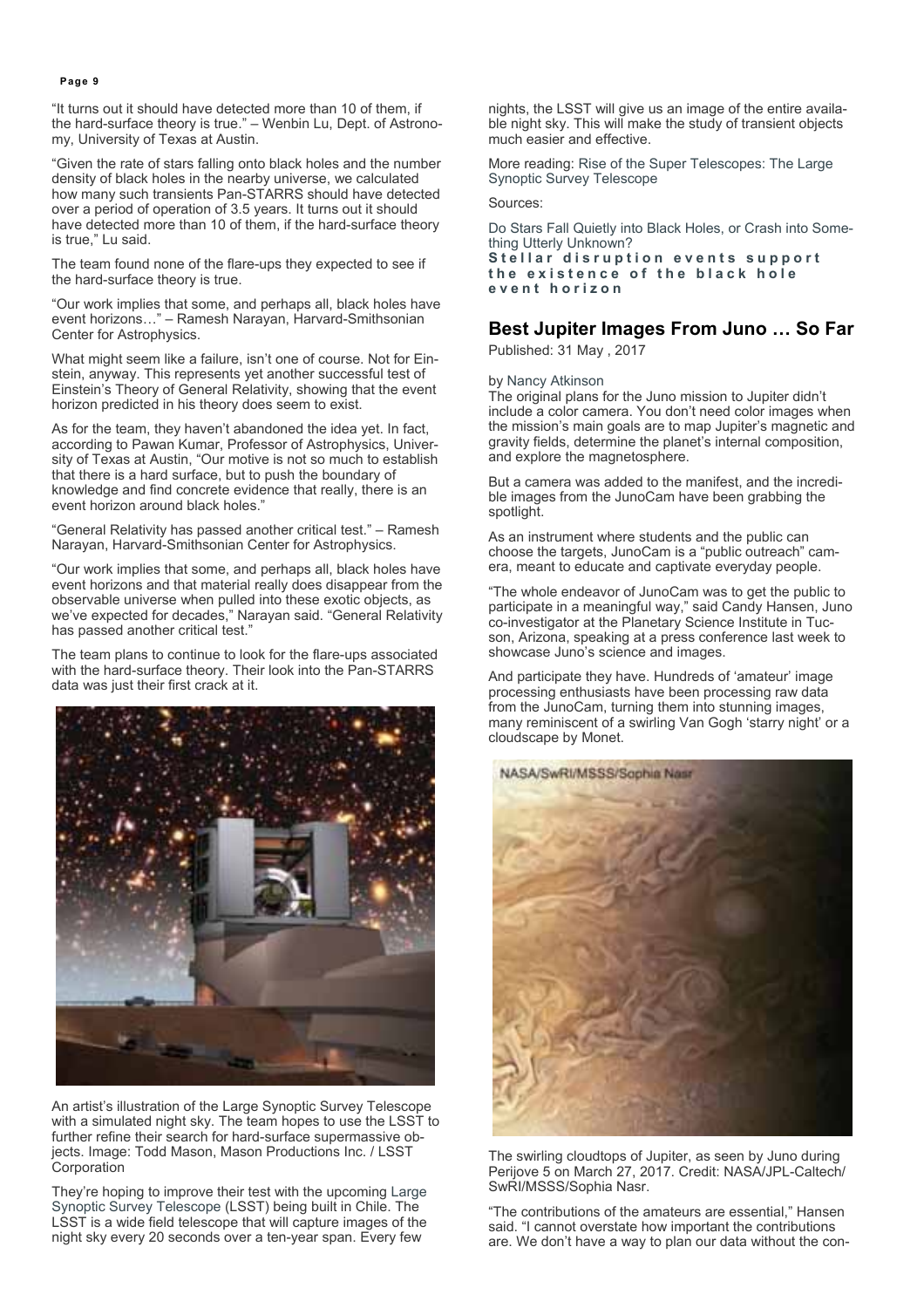tributions of the amateur astronomers. We don't have a big image processing team, so we are completely relying on the help of our citizen scientists."



Jupiter as seen by Juno during Perijove 6 in May, 2017. Credit: NASA/SwRI/MSSS/Gerald Eichstädt / Seán Doran.

*Click on this image to have access to a 125 Megapixel upscaled print portrait.* 

Featured here are images processed by Seán Doran, Sophia Nasr, Kevin Gill and Jason Major. Like hundreds of others around the world, they anxiously await for data to arrive to Earth, where it is uploaded to the public Juno website. Then they set to work to turn the data into images.

"What I find the most phenomenal of all is that this takes real work," Hansen said. "When you download a JunoCam image and process it, it's not something you do in five minutes. The pictures that we get that people upload back onto our site, they've invested hours and hours of their own time, and then generously returned that to us."

*This video shows Juno's trajectory from Perijove 6, and is based on work by Gerald Eichstädt, compiled and edited by Seán Doran. "This is real imagery projected along orbit trajectory," Doran explained on Twitter.*

Many of the images are shared on social media, but you can see the entire gallery of processed JunoCam images here. The Planetary Society also has a wonderful gallery of images processed by people around the world.



Intricate swirls on Jupiter Jupiter, from Juno's Perijove 6 pass on May 19, 2017. Credit: NASA/JPL-Caltech/SwRI /MSSS/Kevin M. Gill.



Details of Jupiter's swirling gas clouds, as seen by Juno during the Perijove 6 pass in May, 2017. Credit: NASA / SwRI / MSSS / Gerald Eichstädt / Seán Doran.

JunoCam was built by Malin Space Science Systems, which has cameras on previous missions like the Curiosity Mars Rover, the Mars Global Surveyor and the Mars Color Imager on the Mars Reconnaissance Orbiter. To withstand the harsh radiation environment at Jupiter, the camera required special protection and a reinforced lens.

Whenever new images arrive, many of us feel exactly like editing enthusiast Björn Jónsson:

Even the science team has expressed their amazement at these images.

"Jupiter looks different than what we expected," said Scott Bolton, Juno's principal investigator at the Southwest Research Institute. "Jupiter from the poles doesn't look anything like it does from the equator. And the fact the north and south pole don't look like each other, makes us wonder if the storms are stable, if they going to stay that way for years and years like the the Great Red Spot. Only time will tell us what is true."

#### **Read our article about the science findings from Juno.**



A sequence of images of Jupiter from Juno's Perijove 6 pass during May, 2017. Credit:

NASA / SwRI / MSSS / Gerald Eichstädt / Seán Doran.

Part of what makes these images so stunning is that Juno is closer to Jupiter than any previous spacecraft.

"Juno has an elliptical orbit that brings it between the inner edges of Jupiter's radiation belt and the planet, passing only 5,000 km above the cloud tops," Juno Project Manager Rick Nybakken told me in my book 'Incredible Stories From Space: A Behind-the-Scenes Look at the Missions Changing Our View of the Cosmos.' "This close proximity to Jupiter is unprecedented, as no other mission has conducted their science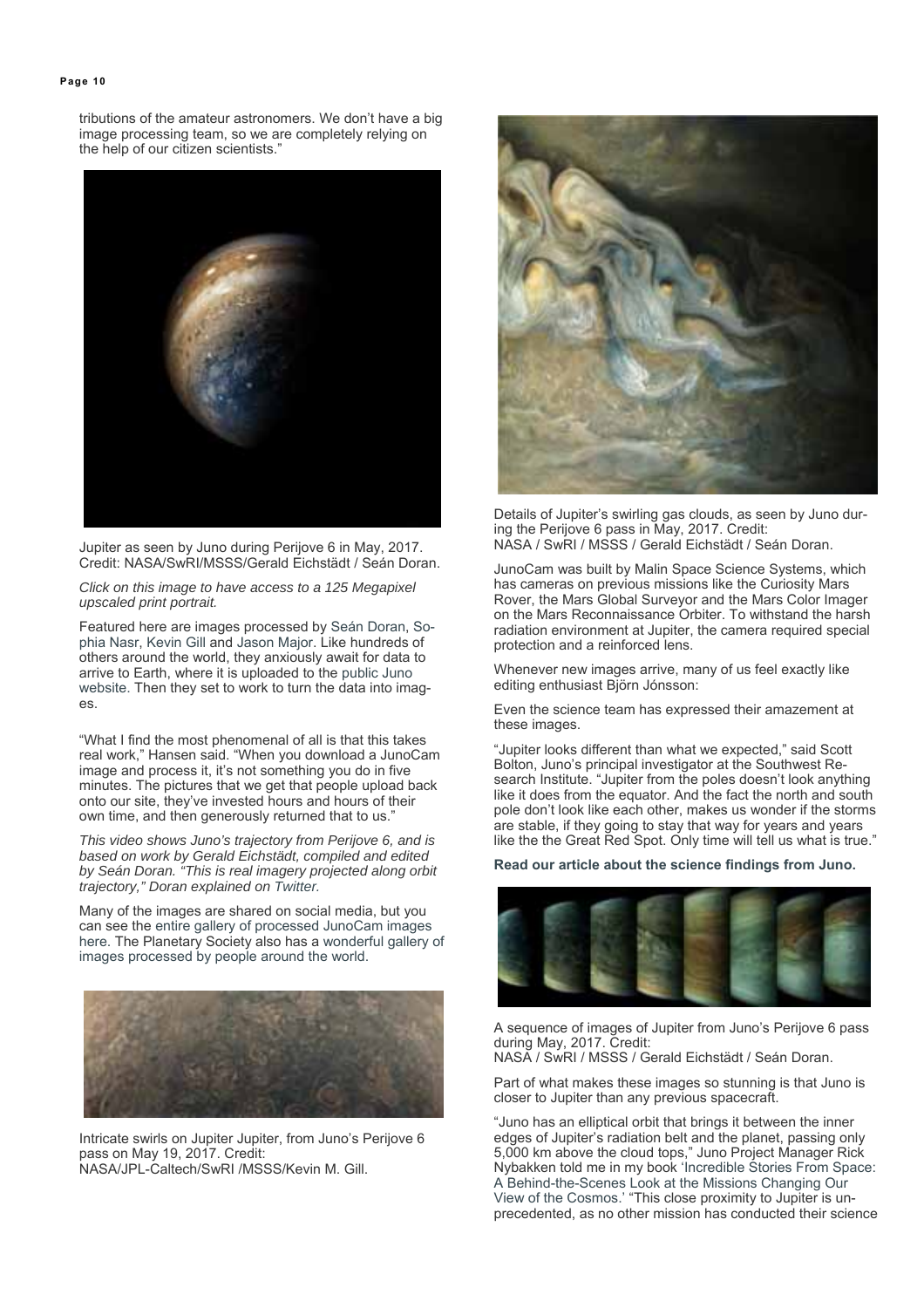mission this close to the planet. We're right on top of Jupiter, so to speak."

Juno engineers designed the mission to enable the use of solar panels, which prior to Juno, have never been used on a spacecraft going so far from the Sun. Juno orbits Jupiter in a way that the solar panels are always pointed towards the Sun and the spacecraft never goes behind the planet. Juno's orbital design not only enabled an historic solar-powered mission, it also established Juno's unique science orbit.



White oval on Jupiter during Juno's Perijove 4 pass on February 2, 2017. Processed from raw data. Credit: NASA/JPL-Caltech/ SwRI/MSSS/Kevin M. Gill.



Uncalibrated, processed raw image from Juno's Perijove 6 pass of Jupiter on May 19, 2017. Credit: NASA/SwRI/MSSS/Jason Major.

Juno spacecraft launched from Cape Canaveral on August 5, 2011. After traveling five years and 1.7 billion miles Juno arrived in orbit at Jupiter on July 4, 2016. The mission will last until at least February 2018, making 11 science orbits around Jupiter, instead of the 32 laps originally planned. Last year, engineers detected a problem with check valves in the propulsion system, and NASA decided to forego an engine burn to move Juno into a tighter 14-day orbit around Jupiter. The current 53.4 day orbit will be maintained, but depending on how the spacecraft responds, NASA could extend the mission another three years to give Juno more flybys near Jupiter.

The next science flyby will occur on July 11, when Juno will get some close-up views of the famous Great Red Spot.

Thanks to everyone who works on these images.



Animation of six images acquired by NASA's Juno spacecraft on March 27, 2017. Credit: NASA/JPL-Caltech/SwRI/MSSS/ Jason Major.



This enhanced color view of Jupiter's south pole was created by citizen scientist Gabriel Fiset using data from the JunoCam instrument on NASA's Juno spacecraft. Oval storms dot the cloudscape. Approaching the pole, the organized turbulence of Jupiter's belts and zones transitions into clusters of unorganized filamentary structures, streams of air that resemble giant tangled strings. The image was taken on Dec. 11, 2016 at 9:44 a.m. PST (12:44 p.m. EST), from an altitude of about 32,400 miles (52,200 kilometers) above the planet's beautiful cloud tops. Credits: NASA/JPL-Caltech/SwRI/ MSSS/Gabriel Fiset

# **Lunar Orbiter Takes a Meteorite Strike Right in the Camera**

Published: 29 May , 2017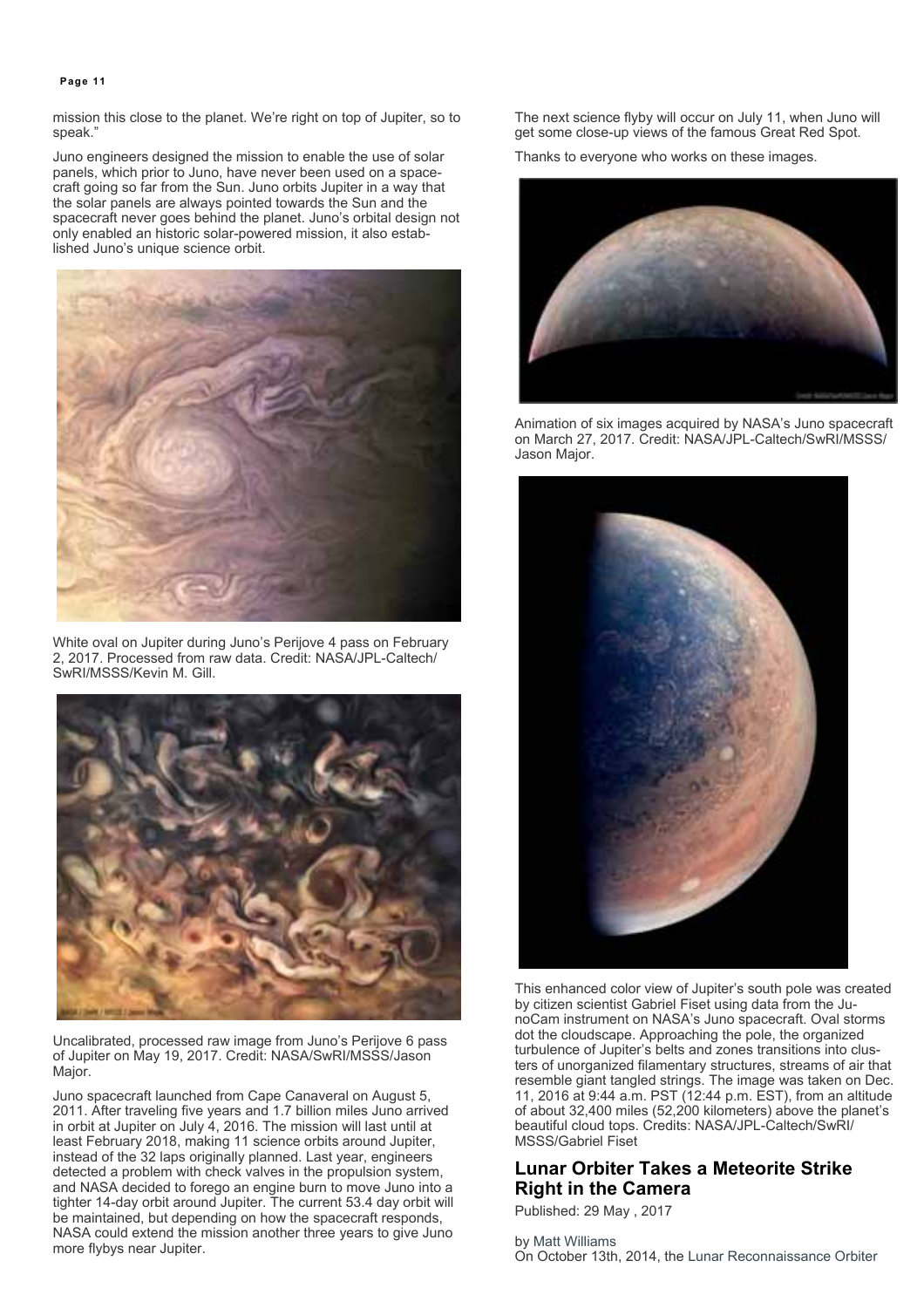(LRO) experienced something rare and unexpected. While monitoring the surface of the Moon, the LRO's main instrument – the Lunar Reconnaissance Orbiter Camera (LROC) – produced an image that was rather unusual. Whereas most of the images it has produced were detailed and exact, this one was subject to all kinds of distortion.

From the way this image was disturbed, the LRO science team theorized that the camera must have experienced a sudden and violent movement. In short, they concluded that it had been struck by a tiny meteoroid, which proved to a significant find in itself. Luckily, the LRO and its camera appear to have survived the impact unharmed and will continue to survey the surface of the Moon for years to come.

The LROC is a system of three cameras that are mounted aboard the LRO spacecraft. This include two Narrow Angle Cameras (NACs) – which capture high-resolution black and white images – and a third Wide Angle Camera (WAC), which captures moderate resolution images that provide information about the properties and color of the lunar surface.



*The NAC on a bench in the clean room at Malin Space Science Systems. Credit: Courtesy of Malin Space Science Systems/ ASU SESE*

The NACs works by building an image one line at a time, with thousands of lines being used to compile a full image. In between the capture process, the spacecraft moves the camera relative to the surface. On October 13th, 2014, at precisely 21:18:48 UTC, the camera added a line that was visibly distorted. This sent the LRO team on a mission to investigate what could have caused it.

Led by Mark Robinson – a professor and the principal investigator of the LROC at Arizona State University's School of Earth and Space Exploration – the LROC researchers concluded that the left Narrow Angle Camera must have experienced a brief and violent movement. As there were no spacecraft events – like a solar panel movement or antenna tracking – that might have caused this, the only possibility appeared to be a collision.

As Robinson explained in a recent post on the LROC's website:

*"There were no spacecraft events (such as slews, solar panel movements, antenna tracking, etc.) that might have caused spacecraft jitter during this period, and even if there had been, the resulting jitter should have affected both cameras identically… Clearly there was a brief violent movement of the left NAC. The only logical explanation is that the NAC was hit by a meteoroid! How big was the meteoroid, and where did it hit?"*

To test this, the team used a detailed computer model that was developed specifically for the LROC to ensure that the NAC would not fail during the launch of the spacecraft, when severe

vibrations would occur. With this model, the LROC team ran simulations to see if they could reproduce the distortions that would have caused the image. Not only did they conclude it was the result of a collision, but they were also able to determine the size of the meteoroid that hit it.



*LROC Narrow Angle Camera (NAC). Credit: ASU/LROC SESE*

The results indicated that the impacting meteoroid would have measured about 0.8 mm in diameter and had a density of a regular chondrite meteorite (2.7 g/cm<sup>3</sup>). What's more, they were able to estimate that it was traveling at a velocity of about 7 km/s (4.3 miles per second) when it collided with the NAC. This was rather surprising, given the odds of collisions and how much time the LRO spends gathering data.

Typically, the LROC only captures images during daylight hours, and for about 10% of the day. So for it to have been hit while it was also capturing images is statistically unlikely – only about 5% by Robinson's own estimate. Luckily, the impact has not caused any technical problems for the LROC, which is also something of a minor miracle. As Robinson explained:

*"For comparison, the muzzle velocity of a bullet fired from a rifle is typically 0.5 to 1.0 kilometers per second. The meteoroid was traveling much faster than a speeding bullet. In this case, LROC did not dodge a speeding bullet, but rather survived a speeding bullet! LROC was struck and survived to keep exploring the Moon, thanks to Malin Space Science Systems' robust camera design."*

It was only after the team deduced that no damage had been caused that prompted the announcement. According to John Keller, the LRO project scientist from NASA's Goddard Space Flight Center, the real story here was how the imagery that was being acquired at the time was used to deduce how and when the LRO had been struck by a meteoroid.

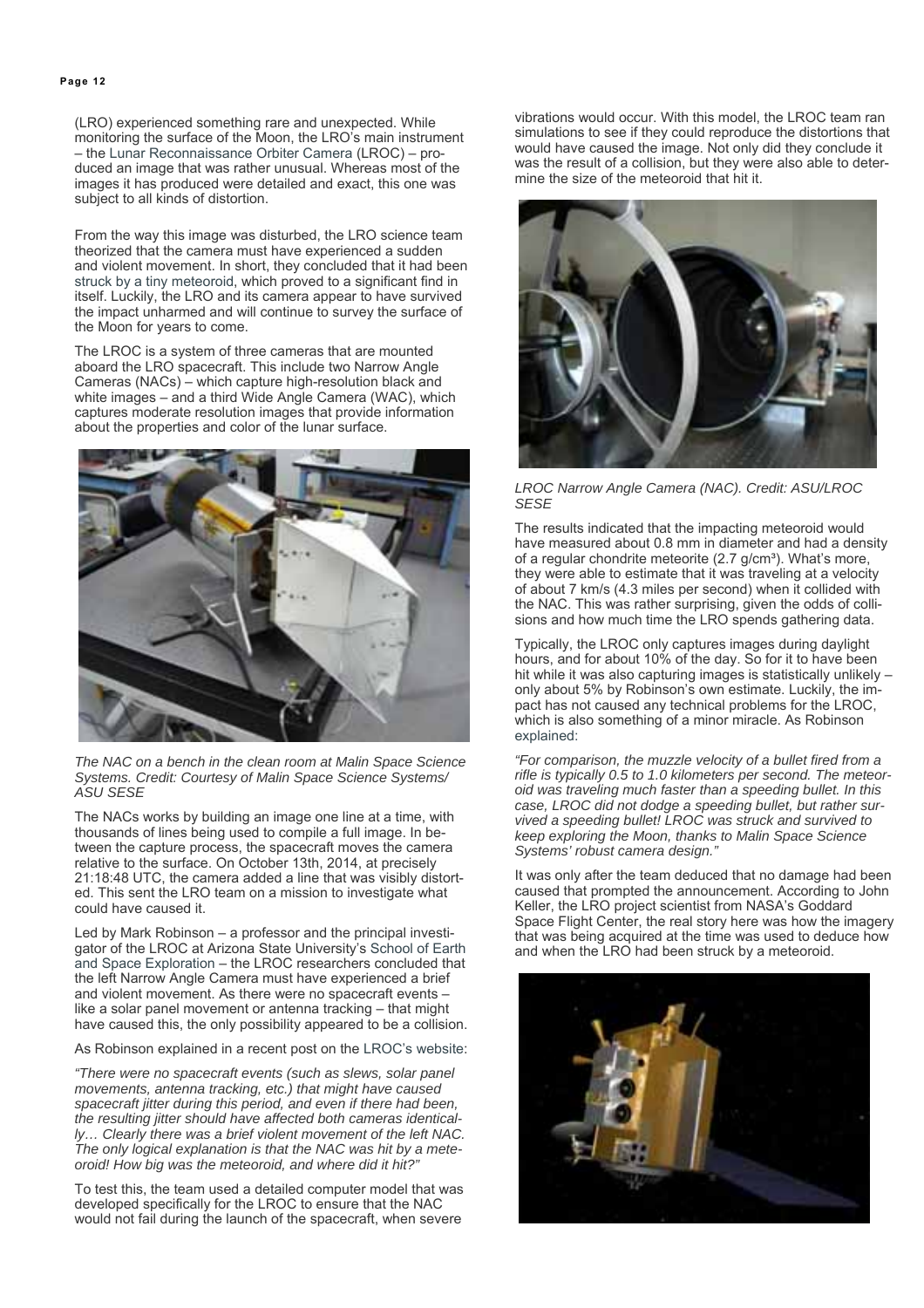#### *Artist's rendering of Lunar Reconnaissance Orbiter (LRO) in orbit. Credit: ASU/LROC*

"Since the impact presented no technical problems for the health and safety of the instrument," he said, "the team is only now announcing this event as a fascinating example of how engineering data can be used, in ways not previously anticipated, to understand what is happening to the spacecraft over 236,000 miles (380,000 kilometers) from the Earth."

In addition, the impact of a meteoroid on the LRO demonstrates just how precious the information that missions like the LRO provides truly is. Beyond mapping the lunar surface, the orbiter was also able to let its science team know exactly and when its images were comprised, all because of the high-quality data it collects.

Since it launched in June of 2008, the LRO has collected an immense amount of data on the lunar surface. The mission has been extended several times, from its original duration of two years to the just under nine. Its ongoing performance is also a testament to the durability of the craft and its components.

Be sure to enjoy this video of the images obtained by the LRO, courtesy of the LROC team:

*Further Reading: ASU/LROC*

# **There's a Hard Rock Rain on the Moon, We Can See it From Earth**

Article Updated: 29 May , 2017

#### by Matt Williams

In February of 2015, the National Observatory of Athens and the European Space Agency launched the Near-Earth object Lunar Impacts and Optical TrAnsients (NELIOTA) project. Using the 1.2 meter telescope at the Kryoneri Observatory, the purpose of this project is to the determine the frequency and distribution of Near-Earth Objects (NEOs) by monitoring how often they impact the Moon.

Last week, on May 24th, 2017, the ESA announced that the project had begun to detect impacts, which were made possible thanks to the flashes of light detected on the lunar surface. Whereas other observatories that monitor the Moon's surface are able to detect these impacts, NELIO-TA is unique in that it is capable of not only spotting fainter flashes, but also measuring the temperatures of they create.

Projects like NELIOTA are important because the Earth and the Moon are constantly being bombarded by natural space debris – which ranges in size from dust and pebbles to larger objects. While larger objects are rare, they can cause considerable damage, like the 20-meter object that disintegrated above the Russian city of Chelyabinsk in February of 2013, causing extensive injuries and destruction of property.



#### *The two main smoke trails left by the Russian meteorite as it passed over the city of Chelyabinsk. Credit: AP Photo/ Chelyabinsk.ru*

What's more, whereas particulate matter rains down on Earth and the Moon quite regularly, the frequency of pebble-sized or meter-sized objects is not well known. These objects remain too small to be detected by telescopes directly, and cameras are rarely able to picture them before they break up in Earth's atmosphere. Hence, scientists have been looking for other ways to determine just how frequent these potentiallythreatening objects are.

One way is to observe the areas of the lunar surface that are not illuminated by the Sun, where the impact of a small object at high speed will cause a bright flash. These flashes are created by the object burning up on impact, and are bright enough to be seen from Earth. Assuming the objects have a density and velocity common to NEOs, the brightness of the impact can be used to determine the size and mass of the object.

As Detlef Koschny – the co-manager of the near-Earth object segment of the ESA's Space Situational Awareness Program, and a scientist in the Science Support Office – said in an ESA press release:

"*These observations are very relevant for our Space Situational Awareness program. In particular, in the size range we can observe here, the number of objects is not very well known. Performing these observations over a longer period of time will help us to better understand this number.*"



*Tiny pieces of rock striking the Moon's surface were witnessed by the NELIOTA project, which was monitoring the dark side of the Moon. Credit: NELIOTA project*

After being taken offline in 2016 for the sake of making upgrades, the NELIOTA project officially began conducting operations on March 8th, 2017. Using this refurbished telescope, which is operated by the National Observatory of Athens, NELIOTA is capable of detecting flashes that are much fainter than any current, small-aperture, lunar monitoring telescopes.

The telescope does this by observing the Moon's night hemisphere whenever it is above the horizon and between phases. At these times – i.e. between a New Moon and the First Quarter, or between the Last Quarter and a New Moon – the surface is mostly dark and flashes are most visible. Incoming light is then split into two colors and the data is recorded by two advanced digital cameras that operate in different color ranges.

This data is then analyzed by automated software, which extrapolates temperatures based on the color data obtained by the cameras. As Alceste Bonanos – the Principal Investigator for NELIOTA – explained, all this sets the 1.2 meter telescope apart: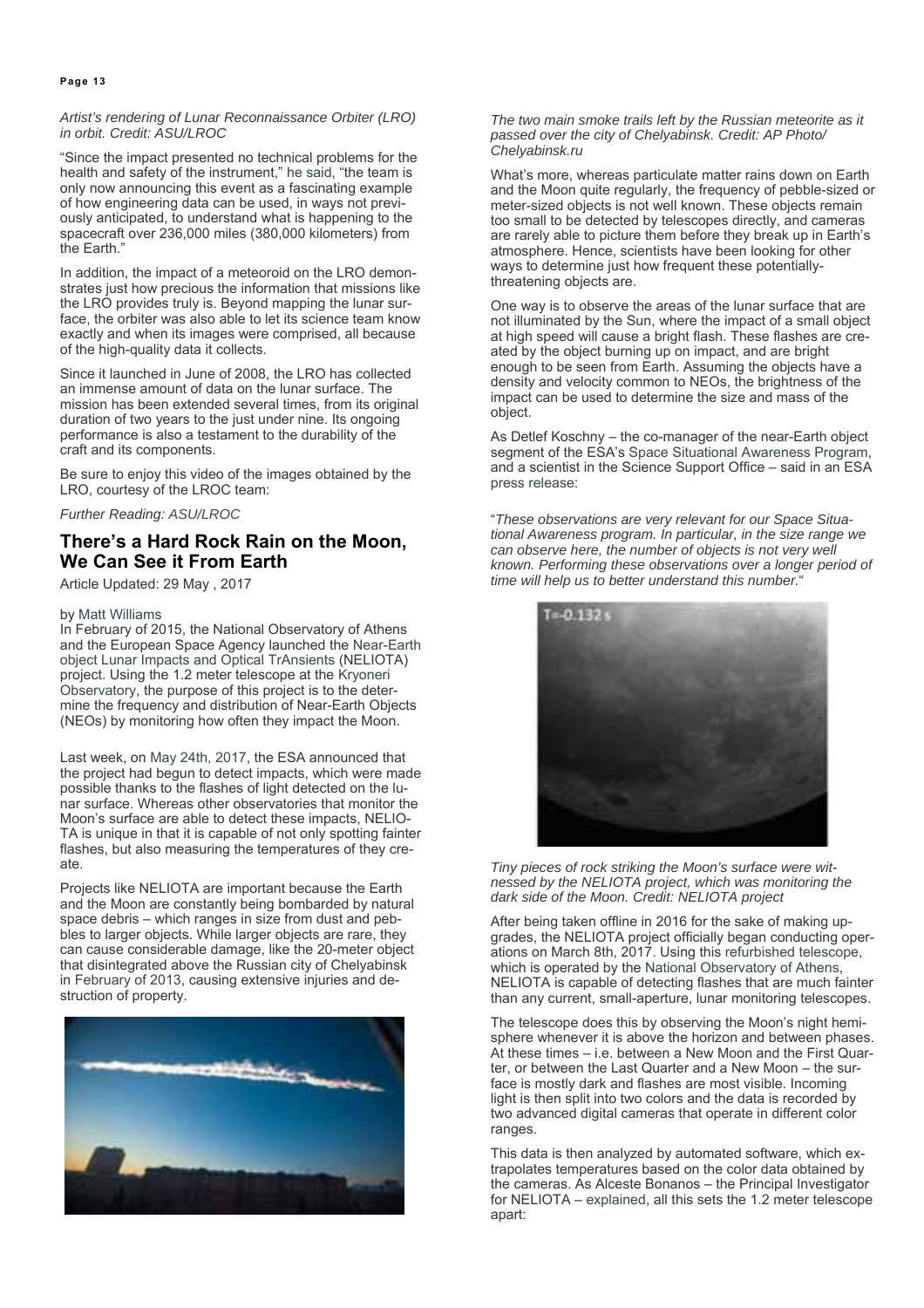"*Its large telescope aperture enables NELIOTA to detect fainter flashes than other lunar monitoring surveys and provides precise color information not currently available from other project. Our twin camera system allows us to confirm lunar impact events with a single telescope, something that has not been done before. Once data have been collected over the 22-month long operational period, we will be able to better constrain the number of NEOs (near-Earth objects) in the decimetre to metre size range.*



#### *Images showing the lunar impact flash caught by NELIOTA. Credit: NELIOTA project*

The NELIOTA project scientists are currently collaborating with the Science Support Office of ESA to analyze the flashes and measure the temperatures of each flash. From this, they hope to be able to make accurate estimates of the mass and size of each impactor, which they will further corroborate by analyzing the size of the craters these impacts leave behind.

The study of impacts on the Moon will ultimately let scientists know exactly how often larger objects are raining down on Earth. Armed with this information, we will be able to make better predictions on when and how a potentially-threatening object could be entering our atmosphere. As the Chelyabinsk meteor demonstrated, one of the greatest dangers posed by meteorites is a general lack of preparedness. Where people can be forewarned, injury, damage and even deaths can be prevented.

NELIOTA is also contributing to public outreach and education through a number of initiatives. These include public tours of the Kryoneri Observatory – in which the details of the NELIOTA project are shared – as well as presentations to students and the general public about Near-Earth Asteroids. The project team are also training two PhD students in how to operate the Kryoneri telescope and conduct lunar observing, thus creating the next-generation of NEO observers.

This summer (Friday, June 30th), the Observatory will also be hosting a public event to coincide with Asteroid Day 2017. This international event will feature presentations, speeches and educational seminars hosted by astronomical institutions and organizations from all around the world. Save the date!

#### *Further Reading: ESA*

# **New Zealand's First Rocket Launch to Space!**

Article Updated: 26 May , 2017

#### by Matt Williams

Earlier this week, the island nation of New Zealand accomplished a historic first. On Wednesday, May 24th at 16:20 p.m. NZST – 00:20 a.m. EDT; May 23rd, 21:20 p.m. PDT – the country joined the small club of nations that have space launch capability. Taking off from a launch pad located on the Mahia

Peninsula (on the North Island), the test flight was also a first for the US/NZ-based company Rocket Lab.

With the successful launch of their test rocket, Rocket Lab has become the latest aerospace firm to join a burgeoning market, where private companies are able to provide regular launch services to Low-Earth Orbit (LEO). Whereas other companies like SpaceX are looking to restore domestic heavy-launch capability, companies like Rocket Lab are looking to fill a niche market which would make space more accessible.

The launch was originally pushed back to this past Wednesday, which was the fourth day in a ten-day launch window (running from May 21st to May 30th), due to bad weather. And while no spectators or media outlets were permitted to witness the event, the company recorded the launch and posted it to their website and official Twitter account (shown below).

Though the rocket did not quite reach orbit, it successfully flew along the trajectory that future launches will follow. This test launch was the first of three planned, and carried sensor equipment rather than a conventional payload in order to let engineers on the ground gather data on the flight. As chief executive Peter Beck said in a statement after the rocket took off from Rocket Lab's Launch Complex 1:

*"It was a great flight. We had a great first stage burn, stage separation, second stage ignition and fairing separation. We didn't quite reach orbit and we'll be investigating why, however reaching space in our first test puts us in an incredibly strong position to accelerate the commercial phase of our program, deliver our customers to orbit and make space open for business."*

The rocket in question was a prototype disposable vehicle known as the Electron rocket. This two-stage rocket is composed of carbon fiber, which allows for durability and reduced weight, and is manufactured in-house. It also relies on a "plug-in payload" design that allows for the separation of the main assembly and payload integration processes.

In short, in the future, customers will be able to load the payload fairing themselves at their own facilities. This is especially useful wherever environmentally-controlled or sealed cargo is involved. They will then be able to have the second stage transported to the Rocket Lab facility for integration. This design is also intended to allow for flexibility, where the launch vehicle can be tailored to meet specific mission requirements.



*The dedicated payload fairing of the Electron rocket. Credit: rocketlabusa.com*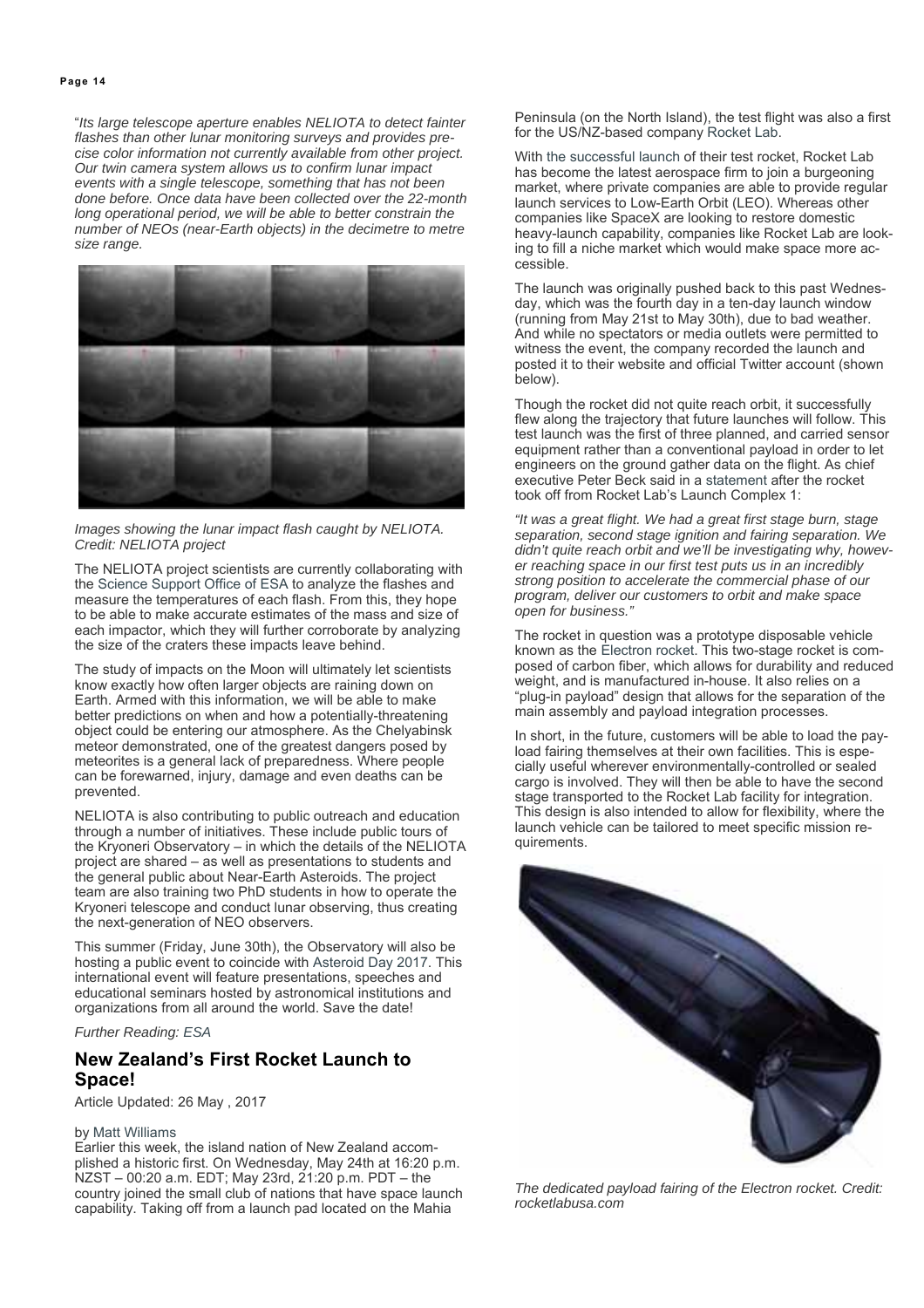The first stage of the vehicle is powered by nine Rutherford engines – an oxygen/kerosene pump-fed engine designed and built by Rocket Lab – while the second stage is powered by a single Rutherford. In addition to reducing mass, the engine is also the first oxygen/kerosene engine to make use of 3-D printed components. Each engine offers a liftoff thrust of 18 kilo Newtons, or 4000 pound-force (lbf), and a peak thrust (in vacuum) of 22 kN (41,500 lbf).

Once testing is complete, Rocket Lab intends to maintain a fleet of these rockets, which will be capable of launching payloads of between 150 and 225 kg (330 to 496 lbs) to a 500 km Sun-synchronous orbit. With these parameters in mind, Rocket Lab is clearly aiming to cater to telecommunications companies, internet providers, research institutions and universities.

In short, small satellites are a fast-growing market, but the current space launch environment can be prohibitive to small companies and researchers. As it stands, booking a space launch is a complicated matter, subject to flight schedules, the availability of cargo space, and costs that are outside of many customers' price range. By developing rockets that are relatively cheap and can be built quickly, those looking to launch small satellite will have increased options.

"We're one of a few companies to ever develop a rocket from scratch and we did it in under four years. We've worked tirelessly to get to this point," said Beck. "We've developed everything in house, built the world's first private orbital launch range, and we've done it with a small team.

New Zealand was selected as the location of the company's launch facility for a number of reasons. Compared to the US and other potential launch sites, New Zealand has less air traffic, which ensures that air carriers don't need to reroute their flights during a launch. The country is also well-situated to get satellites into a north-to-south orbit around Earth, and launches take place over open water (away from population centers).

On top of that, Rocket Lab CEO and founder Peter Beck is a native of New Zealand. In the coming weeks, the company he founded will be looking over its test flight data to prepare for its second test launch, which will take place in a few months. This launch will attempt to reach orbit and maximize the payload the rocket can carry. All told, Rocket Lab has three test flights scheduled for 2017.

Once the company reaches full production, they hope to be conducting a record-setting 50 to 120 launches a year. If possible, this will significantly reduce the costs associated with small payload launches.

"We have learnt so much through this test launch and will learn even more in the weeks to come," said Beck. "We're committed to making space accessible and this is a phenomenal milestone in that journey. The applications doing this will open up are endless. Known applications include improved weather reporting, Internet from space, natural disaster prediction, up-to -date maritime data as well as search and rescue services."

Rocket Lab is joined by companies like ARCA, which is seeking to lower the costs of small-payload launches through the development of single-stage-to-orbit (SSTO) rockets. Their SSTO rocket concept, known as the Haas 2CA, was unveiled in March and is scheduled to begin launch testing next year.

#### **Star Should Have Gone Supernova, But it Imploded Into a Black Hole Instead**

Article Updated: 27 May , 2017

#### by Matt Williams

Collapsing stars are a rare thing to witness. And when astronomers are able to catch a star in the final phase of its evolution, it is a veritable feast for the senses. Ordinarily, this process consists of a star undergoing gravitational collapse after it has

exhausted all of its fuel, and shedding its outer layers in a massive explosion (aka. a supernova). However, sometimes, stars can form black holes without the preceding massive explosion.

This process, what might be described as "going out not with a bang, but with a whimper", is what a team of astronomers witnessed when observing N6946-BH1 – a star located in the Fireworks Galaxy (NGC 6946). Originally, astronomers thought that this star would exploded because of its significant mass. But instead, the star simply fizzled out, leaving behind a black hole.

The Fireworks Galaxy, a spiral galaxy located 22 million lightyears from Earth, is so-named because supernova are known to be a frequent occurrence there. In fact, earlier this month, an amateur astronomer spotted what is now designated as SN 2017eaw. As such, three astronomers from Ohio Sate University (who are co-authors on the study) were expecting N6946-BH1 would go supernova when in 2009, it began to brighten.



*Visible-light and near-infrared photos from NASA's Hubble Space Telescope showing the giant star N6946-BH1 before and after it vanished out of sight by imploding to form a black hole. Credit: NASA/ESA/C. Kochanek (OSU)*

However, by 2015, it appeared to have winked out. As such, the team went looking for the remnants of it with the help of colleagues from Ohio State University and the University of Oklahoma. Using the combined power of the Large Binocular Telescope (LBT) and NASA's Hubble and Spitzer space telescopes, they realized that the star had completely disappeared from sight.

The details of their research appeared in a study titled "The Search for Failed Supernovae with the Large Binocular Telescope: Confirmation of a Disappearing Star", which recently appeared in the *Monthly Notices of the Royal Astronomical Society*. Among the many galaxies they were watching for supernovas, they had their sights set on the Fireworks Galaxy to see what had become of N6946-BH1.

After it experienced a weak optical outburst in 2009, they had anticipated that this red supergiant would go supernova – which seemed logical given that it was 25 times as massive as our Sun. After winking out in 2015, they had expected to find that the star had merely dimmed, or that it had cast off a dusty shell of material that was obscuring its light from view.

Their efforts included an LBT survey for failed supernovae, which they combined with infrared spectra obtained by the Spitzer Space Telescope and optical data from Hubble. However, all the surveys turned up negative, which led them to only one possible conclusion: that N6946-BH1 must have failed to go supernova and instead went straight to forming a blackhole.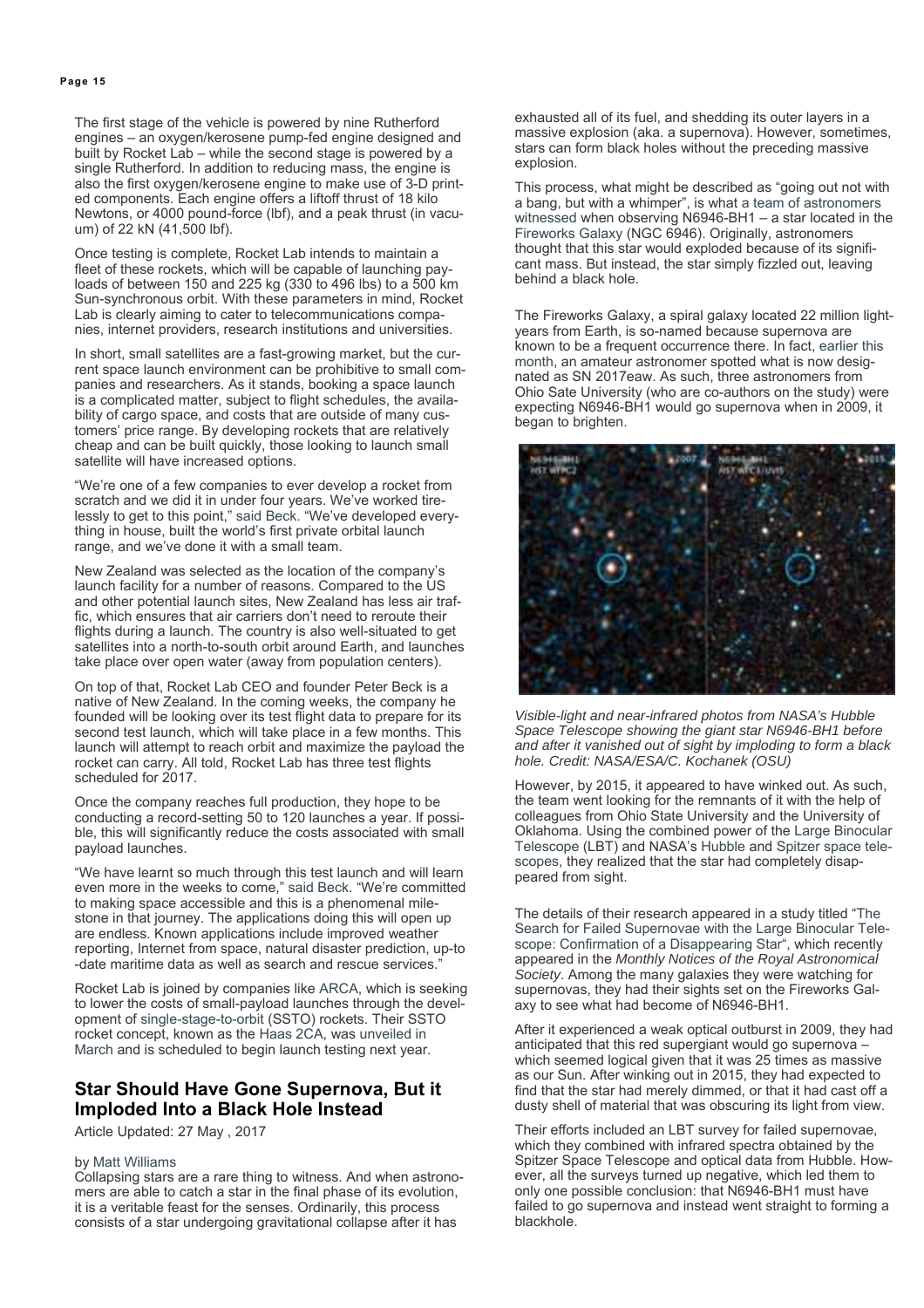

*Simulated view of a black hole. Credit: Bronzwaer/Davelaar/ Moscibrodzka/Falcke, Radboud University*

As Scott Adams – a former Ohio State student who is now an astrophysicist at the Cahill Center for Astrophysics (and the lead author of the study) – explained in a NASA press release:

*"N6946-BH1 is the only likely failed supernova that we found in the first seven years of our survey. During this period, six normal supernovae have occurred within the galaxies we've been monitoring, suggesting that 10 to 30 percent of massive stars die as failed supernovae. This is just the fraction that would explain the very problem that motivated us to start the survey, that is, that there are fewer observed supernovae than should be occurring if all massive stars die that way."*

A major implication of this study is the way it could shed new light on the formation of very massive black holes. For some time now, astronomers have believed that in order to form a black hole at the end of its life cycle, a star would have to be massive enough to cause a supernova. But as the team observed, it doesn't make sense that a star would blow off its outer layers and still have enough mass left over to form a massive black hole.

As Christopher Kochanek – a professor of astronomy at The Ohio State University, the Ohio Eminent Scholar in Observational Cosmology and a co-author of the team's study – explained:

*"The typical view is that a star can form a black hole only after it goes supernova. If a star can fall short of a supernova and still make a black hole, that would help to explain why we don't see supernovae from the most massive stars."*

This information is also important as far as the study of gravitational waves goes. In February of 2016, scientists at the Laser Interferometer Gravitational-wave Observatory (LIGO) announced the first detection of this strange phenomena, which were apparently generated by a massive black hole. If in fact massive black holes form from failed supernova, it would help astronomers to track down the sources more easily.

# **Trump Proposes \$19.1 Billion 2018 NASA Budget, Cuts Earth Science and Education**

Article Updated: 26 May , 2017

by Ken Kremer



NASA acting administrator Robert Lightfoot outlines NASA's Fiscal Year 2018 budget proposal during a 'State of NASA' speech to agency employees held at NASA HQ on May 23, 2017. Credit: NASA TV/Ken Kremer

The Trump Administration has proposed a \$19.1 Billion NASA budget request for Fiscal Year 2018, which amounts to a \$0.5 Billion reduction compared to the recently enacted FY 2017 NASA Budget. Although it maintains many programs such as human spaceflight, planetary science and the Webb telescope, the budget also specifies significant cuts and terminations to NASA's Earth Science and manned Asteroid redirect mission as well as the complete elimination of the Education Office.

Overall NASA's FY 2018 budget is cut approximately 3%, or \$560 million, for the upcoming fiscal year starting in October 2017 as part of the Trump Administration's US Federal Budget proposal rolled out on May 23, and quite similar to the initial outline released in March.

The cuts to NASA are smaller compared to other Federal science agencies also absolutely vital to the health of US scientific research – such as the NIH, the NSF, the EPA, DOE and NIST which suffer unconscionable double digit slashes of 10 to 20% or more.

The highlights of NASA's FY 2018 Budget were announced by NASA acting administrator Robert Lightfoot during a 'State of NASA' speech to agency employees held at NASA HQ, Washington, D.C. and broadcast to the public live on NASA TV.

Lightfoot's message to NASA and space enthusiasts was upbeat overall.

"What this budget tells us to do is to keep going!" NASA acting administrator Robert Lightfoot said.

"Keep doing what we've been doing. It's very important for us to maintain that course and move forward as an agency with all the great things we're doing."

"I want to reiterate how proud I am of all of you for your hard work – which is making a real difference around the world. NASA is leading the world in space exploration, and that is only possible through all of your efforts, every day.'

"We're pleased by our top line number of \$19.1 billion, which reflects the President's confidence in our direction and the importance of everything we've been achieving."

Lightfoot recalled the recent White House phone call from President Trump to NASA astronaut & ISS Station Commander Peggy Whitson marking her record breaking flight for the longest cumulative time in space by an American astronaut.

Thus Lightfoot's vision for NASA has three great purposes – Discover, Explore, and Develop.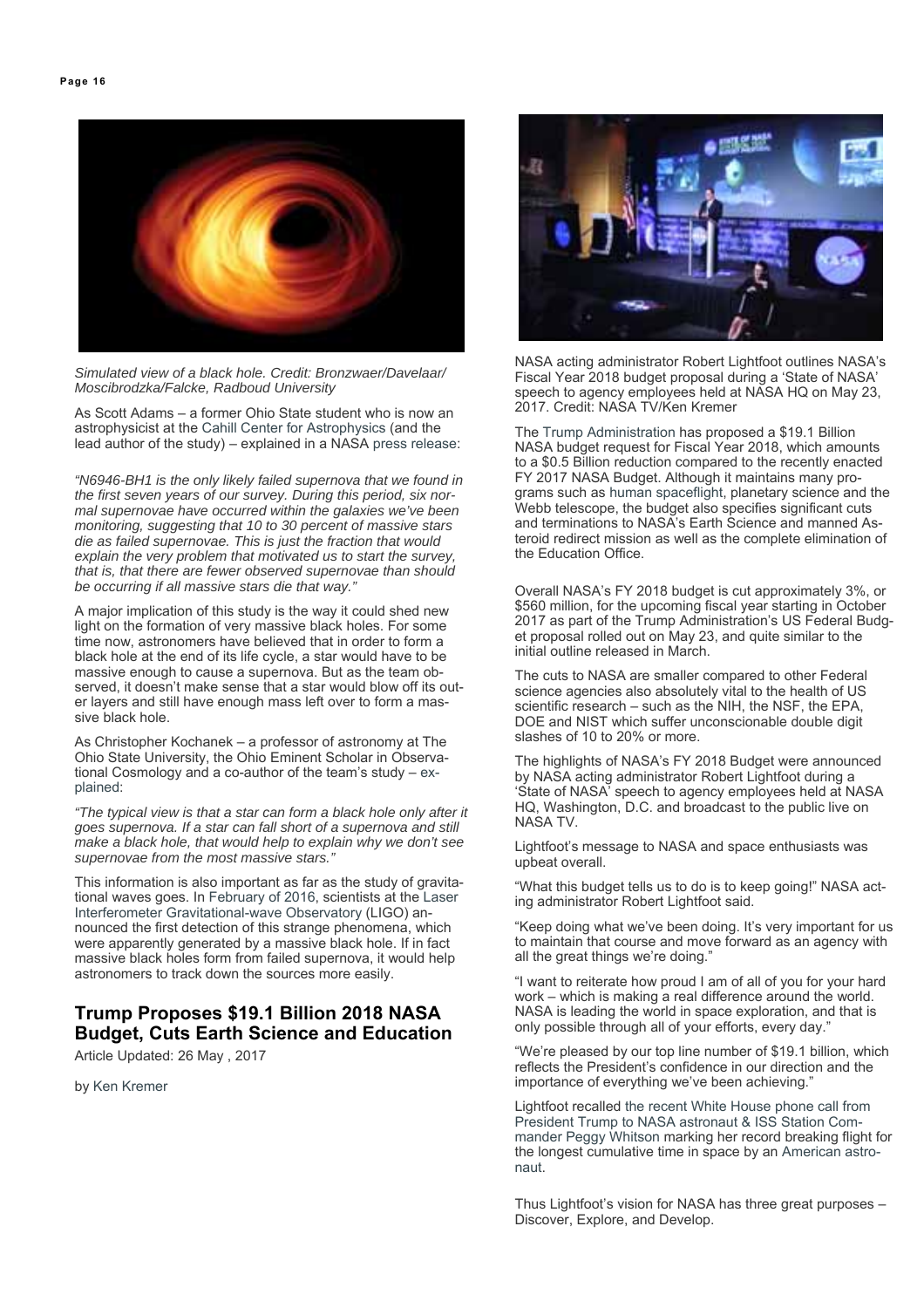"NASA has a historic and enduring purpose. It can be summarized in three major strategic thrusts: Discover, Explore, and Develop. These correspond to our missions of scientific discovery, missions of exploration, and missions of new technology development in aeronautics and space systems."

Lightfoot further recounted the outstanding scientific accomplishments of NASA's Mars rover and orbiters paving the path for the agencies plans to send humans on a 'Journey to Mars' in the 2030s.

"We've had a horizon goal for some time now of reaching Mars, and this budget sustains that work and also provides the resources to keep exploring our solar system and look beyond it."

Lightfoot also pointed to upcoming near term science missionshighlighting a pair of Mars landers – InSIGHT launching next year as well as the Mars 2020 rover. Also NASA's next great astronomical observatory – the James Webb Space Telescope (JWST).

"In science, this budget supports approximately 100 missions: 40 missions currently preparing for launch & 60 operating missions."

"The James Webb Space Telescope is built!" Lightfoot gleefully announced.

"It's done testing at Goddard and now has moved to Johnson for tests to simulate the vacuum of space."

JWST is the scientific successor to the Hubble Space Telescope and slated for launch in Oct. 2018. The budget maintains steady support for Webb.



The 18-segment gold coated primary mirror of NASA's James Webb Space Telescope is raised into vertical alignment in the largest clean room at the agency's Goddard Space Flight Center in Greenbelt, Maryland, on Nov. 2, 2016. The secondary mirror mount booms are folded down into stowed for launch configuration. Credit: Ken Kremer/kenkremer.com

The Planetary Sciences division receives excellent support with a \$1.9 Billion budget request. It includes solid support for the two flagship missions – Mars 2020 and Europa Clipper as well as the two new Discovery class missions selected -Lucy and Psyche.

"The budget keeps us on track for the next selection for the New Frontiers program, and includes formulation of a mission to Jupiter's moon Europa."

"SLS and Orion are making great progress. They are far beyond concepts, and as I mentioned, components are being tested in multiple ways right now as we move toward the first flight of that integrated system."

NASA is currently targeting the first integrated launch of SLS and Orion on the uncrewed Exploration Mission-1 (EM-1) for sometime in 2019.

Top NASA managers recently decided against adding a crew of two astronauts to the flight after conducting detailed agency wide studies at the request of the Trump Administration.

NASA would have needed an additional \$600 to \$900 to upgrade EM-1 with humans.

Unfortunately Trump's FY 2018 NASA budget calls for a slight reduction in development funding for both SLS and Orion – thus making a crewed EM-1 flight fiscally unviable.



The newly assembled first liquid hydrogen tank, also called the qualification test article, for NASA's new Space Launch System (SLS) heavy lift rocket lies horizontally beside the Vertical Assembly Center robotic weld machine (blue) on July 22, 2016. It was lifted out of the welder (top) after final welding was just completed at NASA's Michoud Assembly Facility in New Orleans. Credit: Ken Kremer/kenkremer.com

The budget request does maintain full funding for both of NASA's commercial crew vehicles planned to restore launching astronauts to low Earth orbit (LEO) and the ISS from US soil on US rockets – namely the crewed Dragon and CST-100 Starliner – currently under development by SpaceX and Boeing – thus ending our sole reliance on Russian Soyuz for manned launches.

"Working with commercial partners, NASA will fly astronauts from American soil on the first new crew transportation systems in a generation in the next couple of years."

#### **Page 17**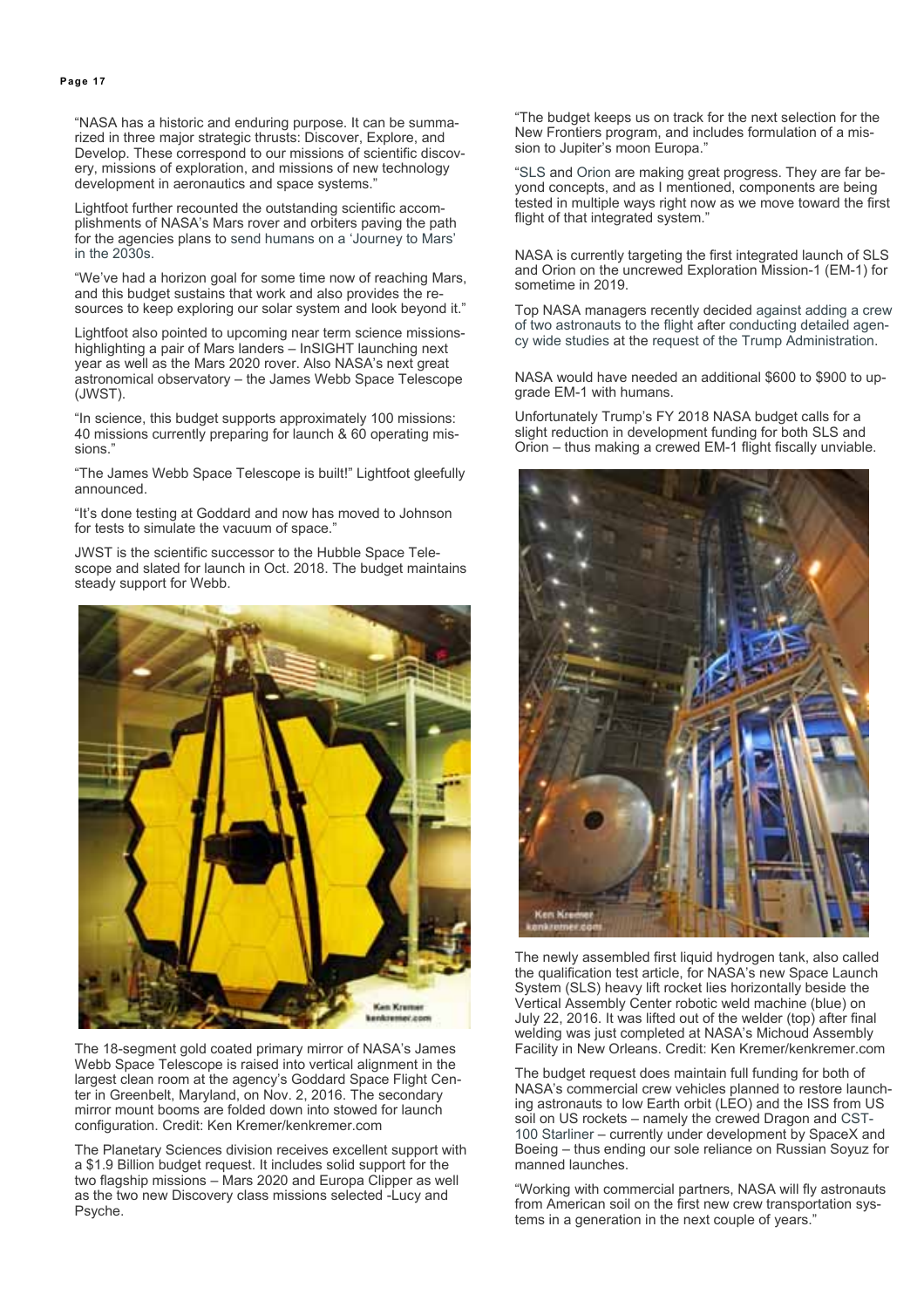"We need commercial partners to succeed in low-Earth orbit, and we also need the SLS and Orion to take us deeper into space than ever before.'



Orion crew module pressure vessel for NASA's Exploration Mission-1 (EM-1) is unveiled for the first time on Feb. 3, 2016 after arrival at the agency's Kennedy Space Center (KSC) in Florida. It is secured for processing in a test stand called the birdcage in the high bay inside the Neil Armstrong Operations and Checkout (O&C) Building at KSC. Launch to the Moon is slated in 2018 atop the SLS rocket. Credit: Ken Kremer/kenkremer.com

However the Trump Administration has terminated NASA's somewhat controversial plans for the Asteroid Redirect Mission (ARM) – initiated under the Obama Administration – to robotically retrieve a near Earth asteroid and redirect it to lunar orbit for a visit by a crewed Orion to gather unique asteroidal samples.

"While we are ending formulation of a mission to an asteroid, known as the Asteroid Redirect Mission, many of the central technologies in development for that mission will continue, as they constitute vital capabilities needed for future human deep space missions."

Key among those vital capabilities to be retained and funded going forward is Solar Electric Propulsion (SEP).

"Solar electric propulsion (SEP) for our deep space missions is moving ahead as a key lynchpin."

The Trump Administration's well known dislike for Earth science and disdain of climate change has manifested itself in the form of the termination of 5 current and upcoming science missions.

NASA's FY 2018 Earth Science budget suffers a \$171 million cut to \$1.8 Billion.

"While we are not proposing to move forward with Orbiting Carbon Observatory-3 (OCO-3), Plankton, Aerosol, Cloud, ocean Ecosystem (PACE), Climate Absolute Radiance and Refractivity Observatory Pathfinder (CLARREO PF), and the Radiation Budget Instrument (RBI), this budget still includes significant Earth Science efforts, including 18 Earth observing missions in space as well as airborne missions."

The DSCOVR Earth-viewing instruments will also be shut down.

NASA's Office of Education will also be terminated completely under the proposed FY 2018 budget and the \$115 million of funding excised.

"While this budget no longer supports the formal Office of Education, NASA will continue to inspire the next generation through its missions and the many ways that our work excites and encourages discovery by learners and educators. Let me tell you, we are as committed to inspiring the next generation as ever."

Congress will now have its say and a number of Senators, including Republicans says Trumps budget is DOA.

Stay tuned here for Ken's continuing Earth and Planetary science and human spaceflight news.

Ken Kremer

# **Space Station-Based Experiment Might Have Found Evidence of Dark Matter Destroying Itself**

Published: 19 May , 2017

#### by Matt Williams

Since it was first proposed in the 1960s to account for all the "missing mass" in the Universe, scientists have been trying to find evidence of dark matter. This mysterious, invisible mass theoretically accounts for 26.8% of the baryonic matter (aka. visible matter) out there. And yet, despite almost fifty years of ongoing research and exploration, scientists have not found any direct evidence of this missing mass.

However, according to two new research papers that were recently published in the journal *Physical Review Letters*, we may have gotten our first glimpse of dark matter thanks to an experiment aboard the International Space Station. Known as the Alpha Magnetic Spectrometer (AMS-02), this a state-ofthe-art particle physics detector has been recording cosmic rays since 2011 – which some theorize are produced by the annihilation of dark matter particles.

Like its predecessor (the AMS), the AMS-02 is the result of collaborative work and testing by an international team composed of 56 institutes from 16 countries. With sponsorship from the US Department of Energy (DOE) and overseen by the Johnson Space Center's AMS Project Office, the AMS-02 was delivered to the ISS aboard the Space Shuttle Endeavour on May 16th, 2011.



*Artist's impression of the AMS-02 instrument. Credit: NASA/ JSC*

Ostensibly, the AMS-02 is designed to monitor cosmic rays to see how much in the way of antiprotons are falling to Earth. But for the sake of their research, the two science teams also been consulted the data it has been collecting to test theories about dark matter. To break it down, the WIMPs theory of dark matter states that it is made up of Weakly-Interacted Massive Particles (WIMPS), protons and antiprotons are the result of WIMPs colliding.

By monitoring the number of antiprotons that interact with the AMS-02, two science teams (who were working independently of each other) hoped to infer whether or not any of the antiprotons being detected could be caused by WIMP collisions. The difficulty in this, however, is knowing what would constitute an indication, as cosmic rays have many sources and the properties of WIMPs are not entirely defined.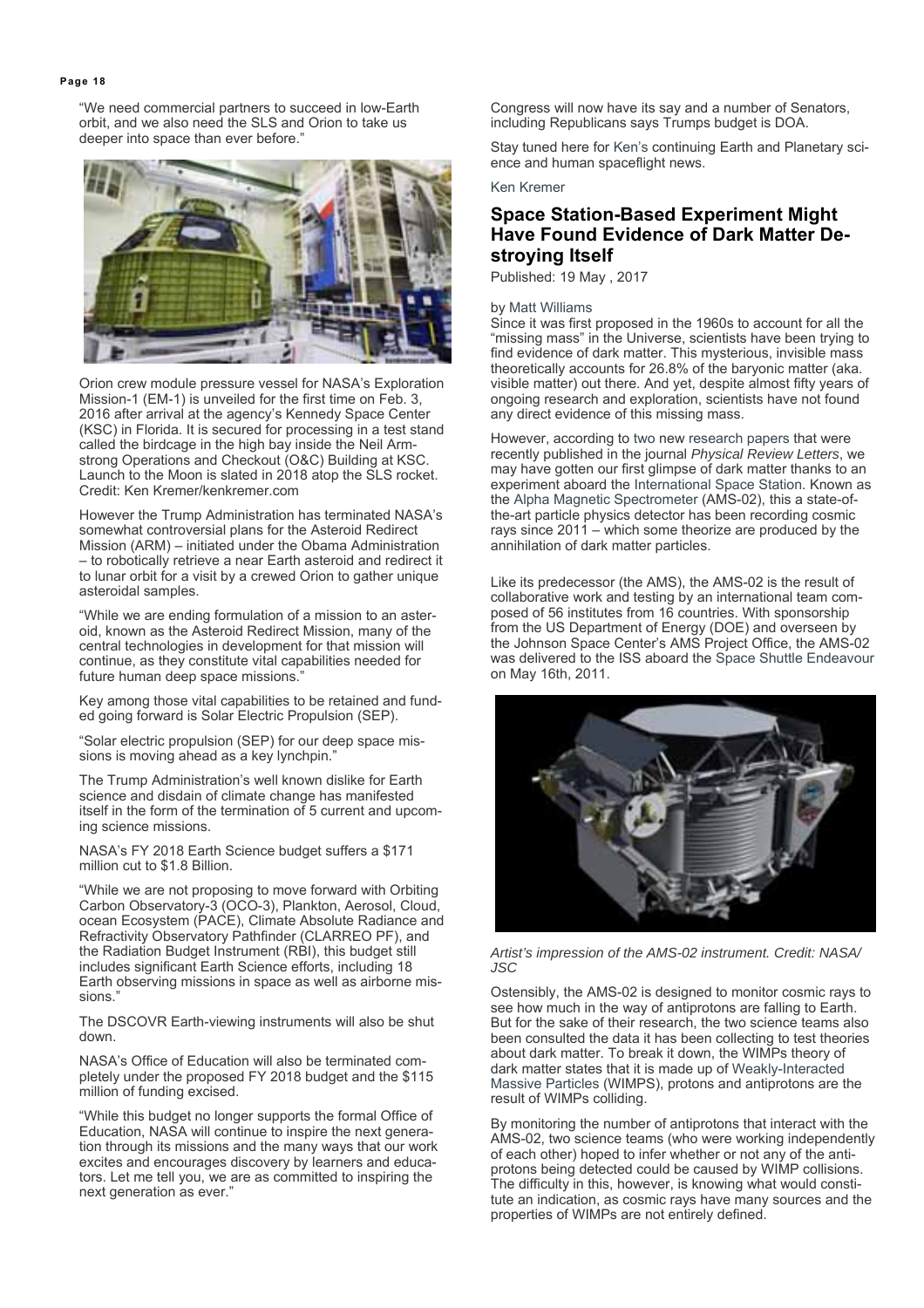To do this, the two teams developed mathematical models to predict the cosmic ray background, and thus isolate the number of antiprotons that AMS-02 would detect. They further incorporated fine-tuned estimates of the expected mass of the WIMPs, until it fit with the AMS-02 data. One team, led by Alessandro Cuoco, was made up of researchers from the Institute for Theoretical Particle Physics and Cosmology.

Using computer simulations, Cuoco and his colleagues examined the AMS-02 data based on two scenarios – one which accounted for dark matter and one which did not. As they indicate in their study, they not only concluded that the presence of antiprotons created by WIMP collisions better fit the data, but they were also able to constrain the mass of dark matter to about 80 GeV (about 85 times the mass of a single proton or antiproton).



*According to supersymmetry, dark-matter particles known as WIMPs annihilate each other, creating a cascade of particles and radiation. Credit: Sky & Telescope / Gregg Dinderman.*

#### As they state in their paper:

*"[T]he very accurate recent measurement of the CR antiproton flux by the AMS-02 experiment allows [us] to achieve unprecedented sensitivity to possible DM signals, a factor ~4 stronger than the limits from gamma-ray observations of dwarf galaxies. Further, we find an intriguing indication for a DM signal in the antiproton flux, compatible with the DM interpretation of the Galactic center gammaray excess."*

The other team was made up of researchers from the Chinese Academy of Sciences, Nanjing University, the University of Science and Technology of China, and the National Center for Theoretical Sciences. Led by Ming-Yang Cui of Nanjing University, this team made estimates of the background parameters for cosmic rays by using prior data from previous boron-to-carbon ratio and proton measurements.

These measurements, which determine the rate at which boron decays into carbon, can be used to guage the distance that boron molecules travel through space. In this case, they were combined with proton measurements to determine background levels for cosmic rays. They incorporated this data into a Bayesian Analysis framework (i.e. a statistical model used to determine probabilities) to see how many antiprotons could be attributed to WIMP collisions.

The results, as they state it in their paper were quite favorable and produced similar mass estimates to the study led by Cuoco's team. "Compared with the astrophysical background only hypothesis, we find that a dark matter signal is favored," they write. "The rest mass of the dark matter particles is ?20 – 80 GeV."



*The AMS being delivered to the ISS by the Space Shuttle Endeavour in 2011. Credit: NASA*

What's more, both scientific teams obtained similar estimates when it came to cross-section measurements of dark matter – i.e. the likelihood of collisions happening based on how densely dark matter is distributed. For example, Cuoco's team obtained a cross-section estimate of 3 x 10<sup>-26</sup> per cm<sup>3</sup> while Cui's team obtained an estimate that ranged from  $0.2 - 5 \times 10^{-26}$  per cm<sup>3</sup>.

The fact that two scientific teams, which were operating independently of each other, came to very similar conclusions based on the same data is highly encouraging. While it is not definitive proof of dark matter, it is certainly a step in the right direction. At best, it shows that we are getting closer to creating a detailed picture of what dark matter looks like.

And in the meantime, both teams acknowledge that further work is necessary. Cuoco and his team also suggest what further steps should be taken. "Confirmation of the signal will require a more accurate study of the systematic uncertainties," they write, "i.e., the antiproton production cross-section, and the modeling of the effect of solar modulation."

While scientists have attempted to find evidence of dark matter by monitoring cosmic rays in the past, the AMS-02 stands apart because of its extreme sensitivity. As of May 8th, the spectrometer has conducted measurements on 100 billion particles. As of the penning of this article, that number has increased to over 100,523,550,000!

#### Late News

Tim Peake may miss out on second space flight because UK contributions to ESA (NOTHING TO DO WITH BREXIT) is too low. UK puts in just 12.9% compared to well over 20% from Germany and France, and Italy 19.4%.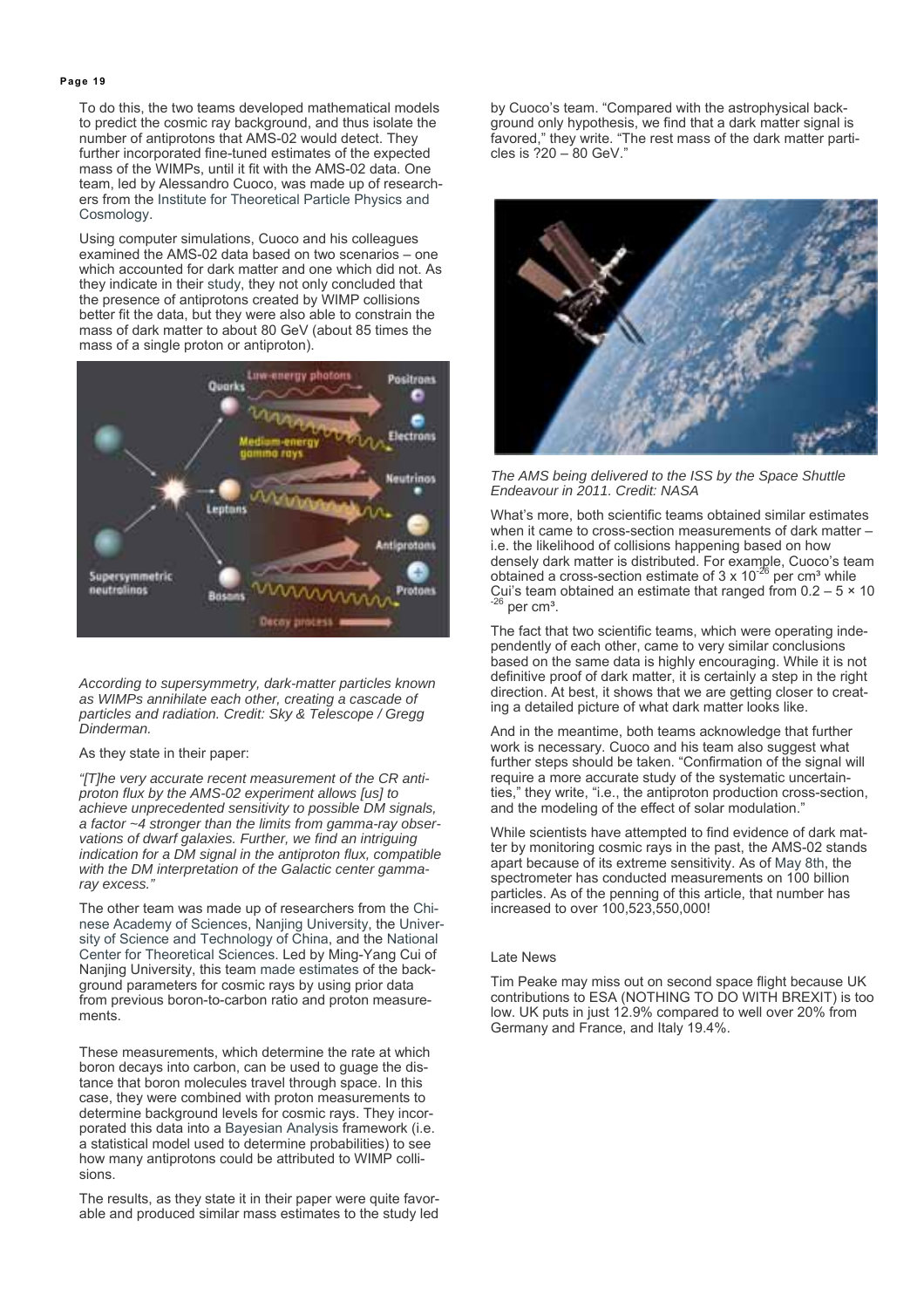# **MEMBERS VIEWING LOGS and IMAGES**

Tony Vale

#### **Variable star log**

57 variable star observations made and loaded up to both the BAAVSS and the AAVSO databases and 7 so far for June although short nights and poor weather have constrained observing opportunities as always in the summer months. Nevertheless, the summer sky has been on show throughout the month in the early hours and this brings a large number of my target stars back into view. I have also added a few new ones this month - EY Cyg which is a UGSS type dwarf nova with very few observers following it so I can now help to increase the number of observations from now on. The other addition is the new supernova, SN 2017EAW discovered by an AAVSO member during the month on the Cygnus/Cepheus border. It is a type IIP supernova which means it was a massive star whose core collapsed once it was no longer able to fuse material to heavier elements. The 'P' signifies that the light curve shows a plateau in its decline from brightness as opposed to type II L which declines steadiiy. The plateau is believed to be caused by a shell of hydrogen which becomes ionised by the shock wave of the explosion and becomes opaque for a time. As it expands and cools, atomic hydrogen re-forms and light is able to pass through once again. I will continue to follow it for as long as possible.

I observed Jupiter on several occasions during the month. Although it was well placed, the seeing was extremely variable, sometimes the view was excellent, at other times hardly anything was visible on the disc. The same applied to Saturn which although it is much lower in the early morning sky, the Cassini division and detail on the disc as well as four of the brighter moons ( Titan, Dione, Rhea and Tethys) were sometimes all easily visible, at other times little could be seen.

Tony

#### **Viewing Log for 24<sup>th</sup> of May**

As I had no planned work for Thursday and the sky was clear and it was very warm (for time of day, 19° C in Swindon) I thought I would go out and do some viewing at Uffcott which is not far from the Science Museum at Wroughton, this would probably be my last session for the current season as the sun did not set until approx. 21:10?

With the sun not being far below the horizon I had my Skywatcher EQ3-2 Pro Mount set up and ready to use by 22:41, the temperature was still a very good 15° C at my viewing spot. As like the last time I had this mount out (22<sup>nd</sup> of April) I would be using a William Optics 98 mm refractor and a 14 mm Pentax WX eye piece.

I could see Jupiter shining quite brightly in the southern sky so this would be my first port of call. The Great Red Spot was this time on the far side of the planet so all I would be able to make out is the two main weather belts and the four major moons: namely Calisto, Ganymede and Europa on the east side of the planet and Io by itself on the western side, also there was no shadow transits in progress while I was watching. After Jupiter it was time to carry on with my list of Caldwell (C) objects, first up was C 27, the Crescent Nebula in the constellation of Cygnus which I have been having a lot of trouble seeing (just like NGC 3079 in Ursa Major while I was doing the Herschel 400 list a few years ago), again I was not positive I had bagged this Emission Nebula, must try with either an OIII or UHC filter next time? I tried various ways of looking, using adverted, tapping the eye piece (gently) or moving the scope around the area to see if it would come out for me! Cannot say I have really bagged it,

might have to wait until August nights (which will be still warm but a bit darker at the same time?). So off to my next target and C 45 in Bootes, again I could not make this Spiral Galaxy out? Coming in a magnitude 11.0 it might be beyond the limit of the scope or need really dark skies, at least the moon would not rise for several hours yet! Going on to my next target and C 35 in the constellation of Coma Berenices, the scope ended up pointing to the northern horizon when it should have been nearly overhead! Problem I think, could be major? Switched off the scope and re did the alignment checks, seemed okay so off I went again when it stopped again! Looking at the hand controller it was still slewing in one axis but hardly moving? Power problem, maybe? Tried the test button on the power tank and it read empty, no more viewing tonight! So I packed the equipment up and started to return home by 23:56. Even though I had not done much viewing I still had to put all of the equipment used out to dry for the night.

I had forgot but Skywatcher mounts use a lot more power than the Meade mounts, hopefully with a fully charged power tank the Skywatcher mount will work okay next time?



Clear skies. Peter Chappell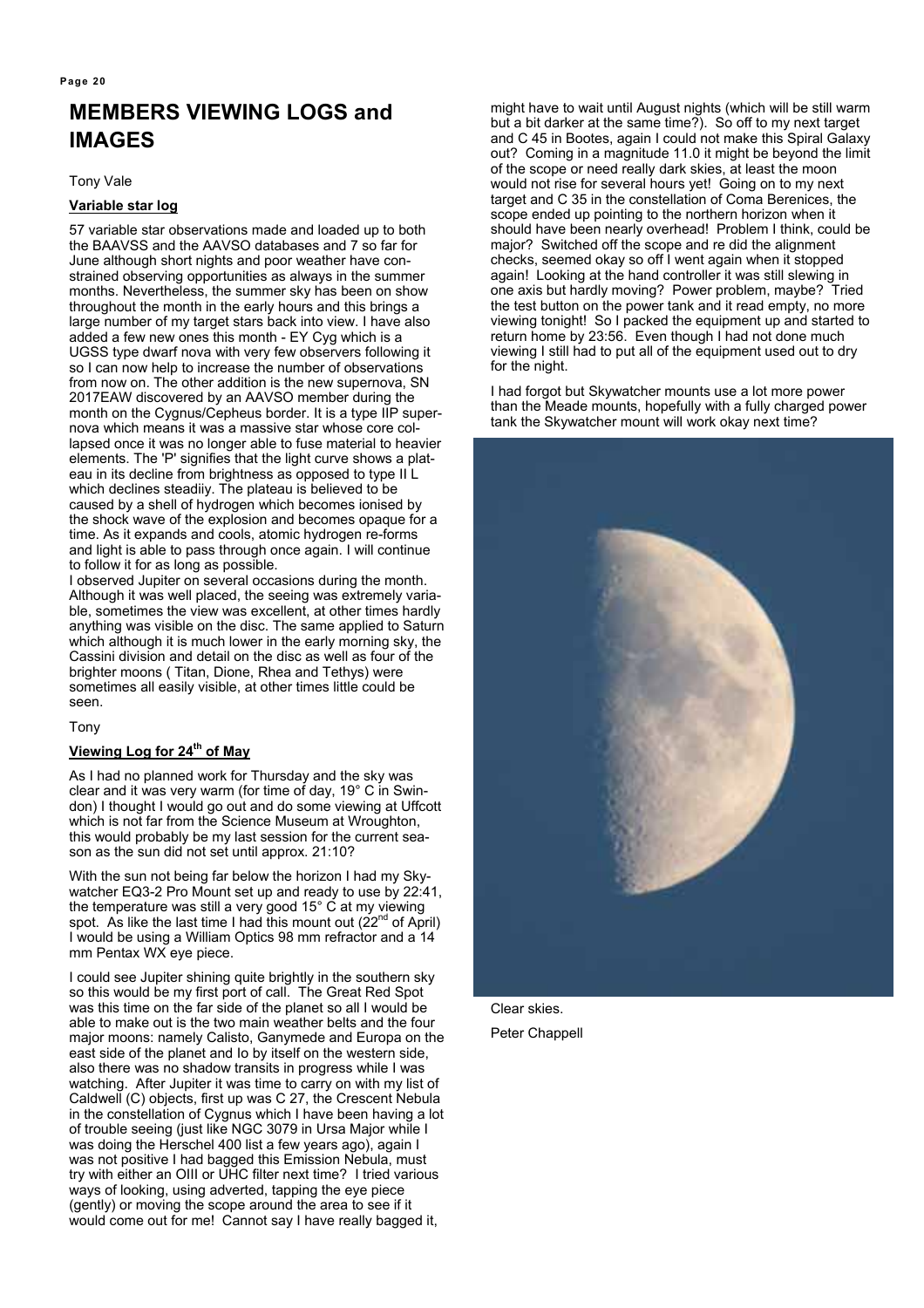

**June 9** - **Full Moon.** The Moon will be located on the opposite side of the Earth as the Sun and its face will be will be fully illuminated. This phase occurs at 13:10 UTC. This full moon was known by early Native American tribes as the Full Strawberry Moon because it signaled the time of year to gather ripening fruit. It also coincides with the peak of the strawberry harvesting season. This moon has also been known as the Full Rose Moon and the Full Honey Moon.

**June 15** - **Saturn at Opposition.** The ringed planet will be at its closest approach to Earth and its face will be fully illuminated by the Sun. It will be brighter than any other time of the year and will be visible all night long. This is the best time to view and photograph Saturn and its moons. A medium-sized or larger telescope will allow you to see Saturn's rings and a few of its brightest moons.

**June 21** - **June Solstice.** The June solstice occurs at 04:24 UTC. The North Pole of the earth will be tilted toward the Sun, which will have reached its northernmost position in the sky and will be directly over the Tropic of Cancer at 23.44 degrees north latitude. This is the first day of summer (summer solstice) in the Northern Hemisphere and the first day of winter (winter solstice) in the Southern Hemisphere.

**June 24** - **New Moon.** The Moon will located on the

same side of the Earth as the Sun and will not be visible in the night sky. This phase occurs at 02:31 UTC. This is the best time of the month to observe faint objects such as galaxies and star clusters because there is no moonlight to interfere.

**July 9** - **Full Moon.** The Moon will be located on the opposite side of the Earth as the Sun and its face will be will be fully illuminated. This phase occurs at 04:07 UTC. This full moon was known by early Native American tribes as the Full Buck Moon because the male buck deer would begin to grow their new antlers at this time of year. This moon has also been known as the Full Thunder Moon and the Full Hay Moon

**July 23** - **New Moon.** The Moon will located on the same side of the Earth as the Sun and will not be visible in the night sky. This phase occurs at 09:46 UTC. This is the best time of the month to observe faint objects such as galaxies and star clusters because there is no moonlight to interfere. **July 29, 30** - **Delta Aquarids Meteor Shower.** The Delta Aquarids is an average shower that can produce up to 20 meteors per hour at its peak. It is produced by debris left behind by comets Marsden and Kracht. The shower runs annually from July 12 to August 23. It peaks this year on the night of July 29 and morning of July 30. The crescent moon will set by midnight, leaving dark skies for what should be a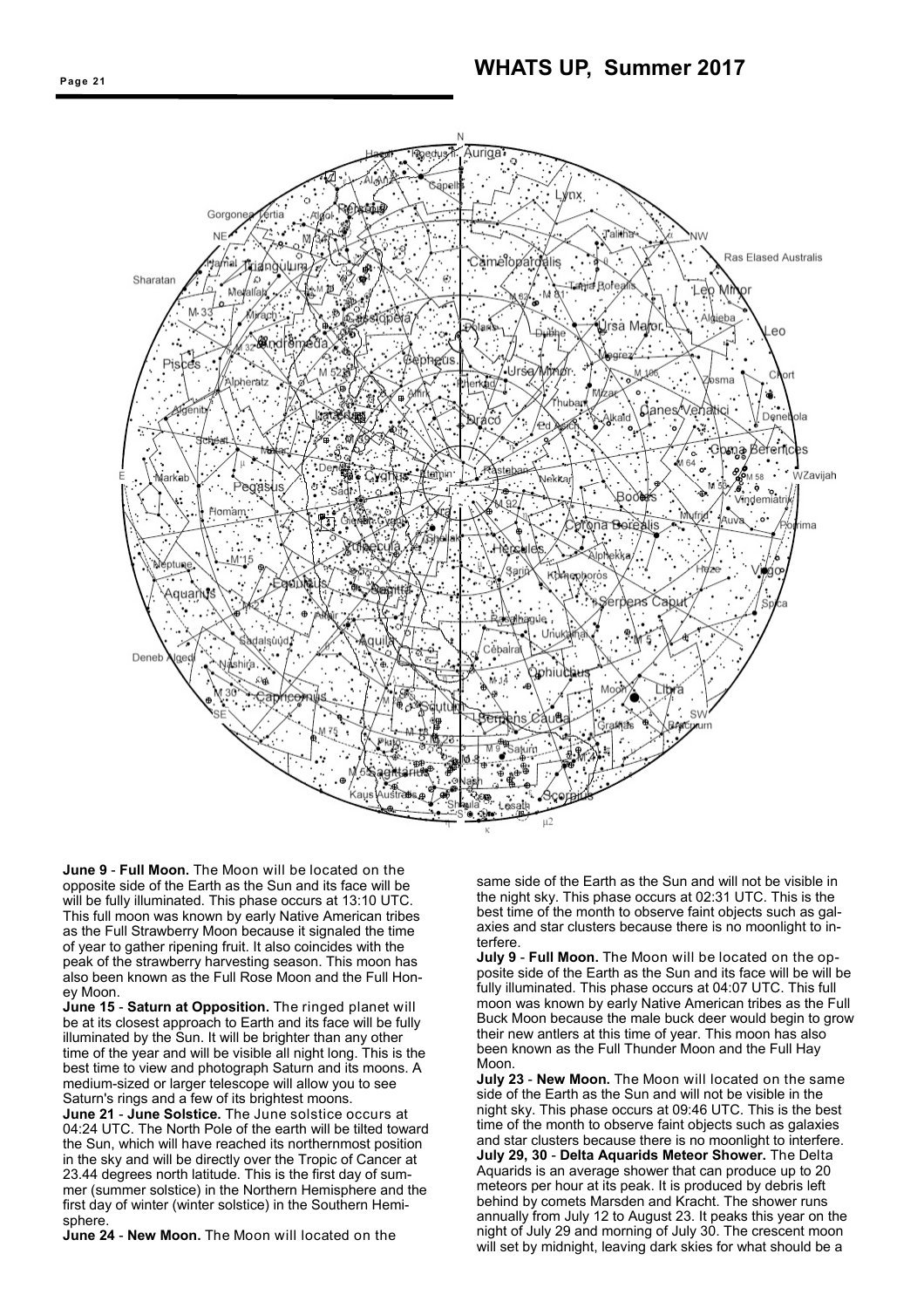good early morning show. Best viewing will be from a dark location after midnight. Meteors will radiate from the constellation Aquarius, but can appear anywhere in the sky. **July 30** - **Mercury at Greatest Eastern Elongation.** The planet Mercury reaches greatest eastern elongation of 27.2 degrees from the Sun. This is the best time to view Mercury since it will be at its highest point above the horizon in the evening sky. Look for the planet low in the western sky just after sunset.

**August 7** - **Full Moon.** The Moon will be located on the opposite side of the Earth as the Sun and its face will be will be fully illuminated. This phase occurs at 18:11 UTC. This full moon was known by early Native American tribes as the Full Sturgeon Moon because the large sturgeon fish of the Great Lakes and other major lakes were more easily caught at this time of year. This moon has also been known as the Green Corn Moon and the Grain Moon. **August 7** - **Partial Lunar Eclipse.** A partial lunar eclipse occurs when the Moon passes through the Earth's partial shadow, or penumbra, and only a portion of it passes through the darkest shadow, or umbra. During this type of eclipse a part of the Moon will darken as it moves through the Earth's shadow. The eclipse will be visible throughout most of eastern Africa, central Asia, the Indian Ocean, and Australia. (**NASA Map and Eclipse Information**)

**August 11,12** - **Perseids Meteor Shower.** The Perseids is one of the best meteor showers to observe, producing up to 60 meteors per hour at its peak. It is produced by comet Swift-Tuttle, which was discovered in 1862. The Perseids are famous for producing a large number of bright meteors. The shower runs annually from July 17 to August 24. It peaks this year on the night of August 11 and the morning of August 12. The waning gibbous moon will block out many of the fainter meteors this year, but the Perseids are so bright and numerous that it should still be a good show. Best viewing will be from a dark location after midnight. Meteors will radiate from the constellation Perseus, but can appear anywhere in the sky.

**August 21** - **New Moon.** The Moon will located on the same side of the Earth as the Sun and will not be visible in the night sky. This phase occurs at 18:30 UTC. This is the best time of the month to observe faint objects such as galaxies and star clusters because there is no moonlight to interfere.

**August 21** - **Total Solar Eclipse.** A total solar eclipse occurs when the moon completely blocks the Sun, revealing the Sun's beautiful outer atmosphere known as the corona. This is a **rare, once-in-a-lifetime event** for viewers in the United States. The last total solar eclipse visible in the continental United States occurred in 1979 and the next one will not take place until 2024. The path of totality will begin in the Pacific Ocean and travel through the center of the United States. The total eclipse will be visible in parts of Oregon, Idaho, Wyoming, Nebraska, Missouri, Kentucky, Tennessee, North Carolina, and South Carolina before ending in the Atlantic Ocean. A partial eclipse will be visible in most of North America and parts of northern South America. (**NASA Map and Eclipse Information** | **Detailed Zoomable Map of Eclipse Path**)

#### **2017 Perseid Meteor Shower**

*The 2017 Perseids will peak on the night of August 12 and early morning hours of August 13. This year, a Waning Gibbous Moon may hinder a good view of the meteor shower.* 

The Perseid meteor shower, one of the brighter meteor showers of the year, occurs every year between July 17 and August 24. The shower tends to peak around August 9 -13.

The best time to view the Perseids, and most other meteor showers, is when the sky is the darkest. Most astronomers suggest that depending on the Moon's phase, the best

time to view meteor showers is right before dawn.

Sunrise & sunset in your city

Comet Swift-Tuttle



*Radiant of the Perseid meteor shower.* 

*The Perseids seem to come from the direction of the Perseus, a constellation in the north-eastern part of the sky* 

#### *Based on NASA illustration*

Made of tiny space debris from the comet Swift-Tuttle, the Perseids are named after the constellation Perseus. This is because the direction, or radiant, from which the shower seems to come in the sky lies in the same direction as the constellation Perseus, which can be found in the northeastern part of the sky.

While the skies are lit up several times a year by other meteor showers, the Perseids are widely sought after by astronomers and stargazers. This is because, at its peak, one can see 60 to 100 meteors in an hour from a dark place.

The Perseids can be seen in the Northern Hemisphere. Look between the radiant, which will be in the north-east part of the sky, and the zenith (the point in the sky directly above you).

While you can easily see a shooting star with the naked eye just looking straight up, the table below shows the exact direction of the Perseids from your location.

#### Location in the Sky

The Perseids meteor shower is visible at this time of year. Maximum for the shower is on Saturday, 12 August 2017, 19:46; but the radiant will not be high in the sky until gone 11pm

#### How to Watch Meteor Showers

Check the weather: Meteors, or shooting stars, are easy to spot. All you need is clear skies and a pair of eyes.

Get out of town: Find a place as far away as possible from artificial lights.

Prepare to wait: Bring something to sit or lie down on. Star gazing is a waiting game, so get comfortable.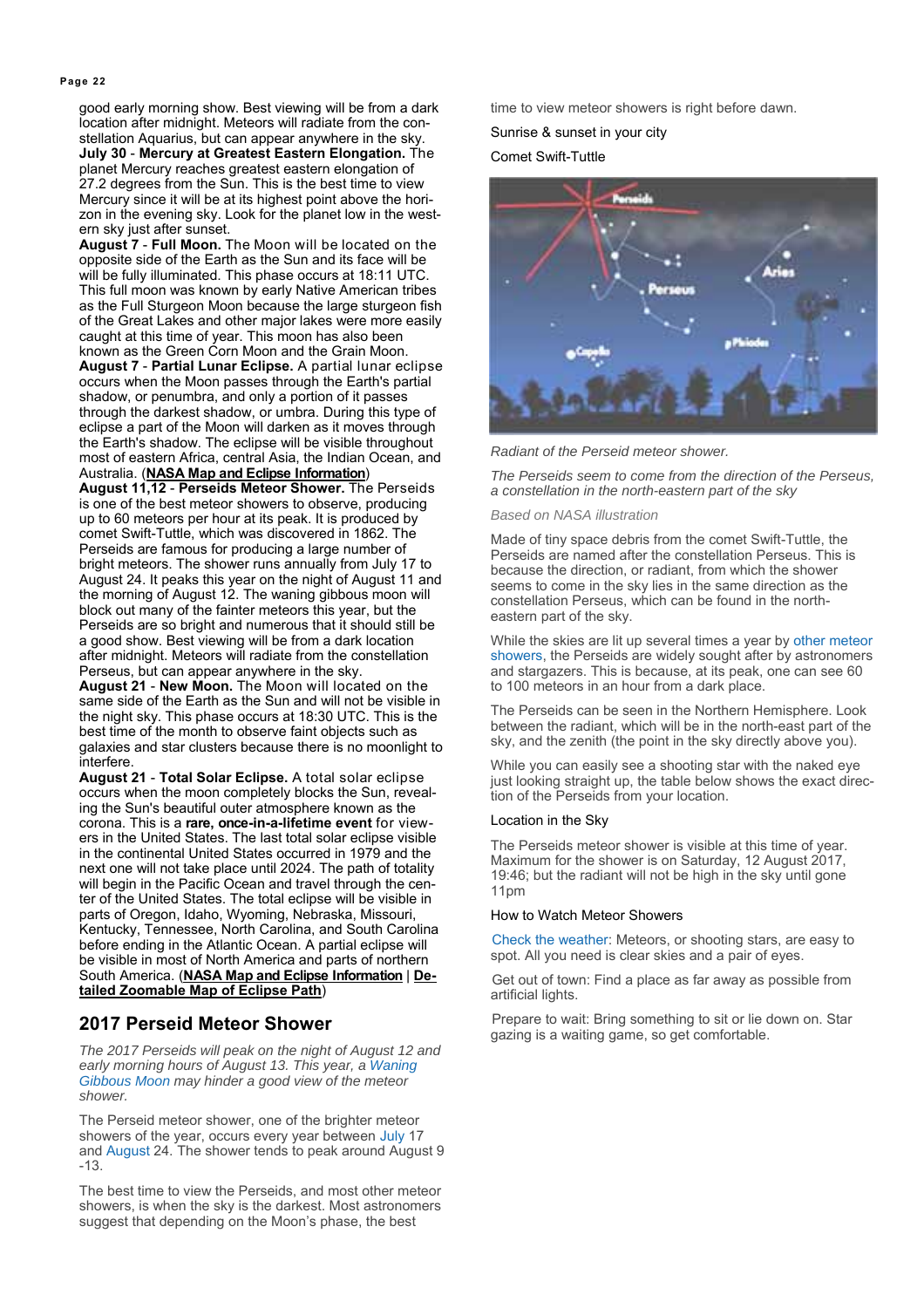# **CONSTELLATIONS OF THE MONTH: SAGITTARIUS**



The zodiacal constellation of Sagittarius resides on the ecliptic plane and was one of the original 48 constellations charted by Ptolemy to be later adopted as a modern constellation by the IAU. It spans 867 square degrees of sky and ranks 15th in constellation size. It has 7 primary stars in its main asterism and 68 Bayer Flamsteed designation stars within its confines. Sagittarius is bordered by the constellations of Aquila, Scutum, Serpens Cauda, Ophiuchus, Scorpius. Corona Australis, Telescopium, Indus, Microscopium and Capricornus. It is visible to all observers located at latitudes between +55° and ? 90° and is best seen at culmination during the month of August.

The easily recogniged "tea pot" shape of Sagittarius was well known in mythology as being represented by the half-man, half-horse – the Centaur. According to some legends, he was the offspring of of Philyra and Saturn. Named Chiron, he turned himself into a horse to hide from his jealous wife and was eventually immortalized in the stars. He is often depicted as an archer as well, with his arrow pointed directly at the red heart of the Scorpion – Antares. Sagittarius may represent the son of Pan, who invented archery and was sent to entertain the Muses who threw a laurel wreath at his feet. No matter what identity you choose, one thing is for certain – there's no mistaking the presence of the nearby Sagittarius arm of the Milky Way!

(Since the constellation of Sagittarius is simply slopping over with deep sky objects, creating a small, workable chart here would be very confusing. For this reason, I have only chosen a few of my favorite objects to highlight and I hope you enjoy them, too!)

Let's begin our binocular tour of Sagittarius with its alpha star – the "a" symbol on our map. Located far south in the constellation, Alpha Sagittarii is far from being the brightest of its stars and goes by the traditional name of Rukbat – the "knee of the Archer". It's nothing special. Just a typical blue, class AB dwarf star located about 170 light years from Earth, but it often gets ignored because of its position. Have a look at Beta while you're there, too. It's the "B" symbol on our map. That's right! It's a visual double star and its name is Arkab –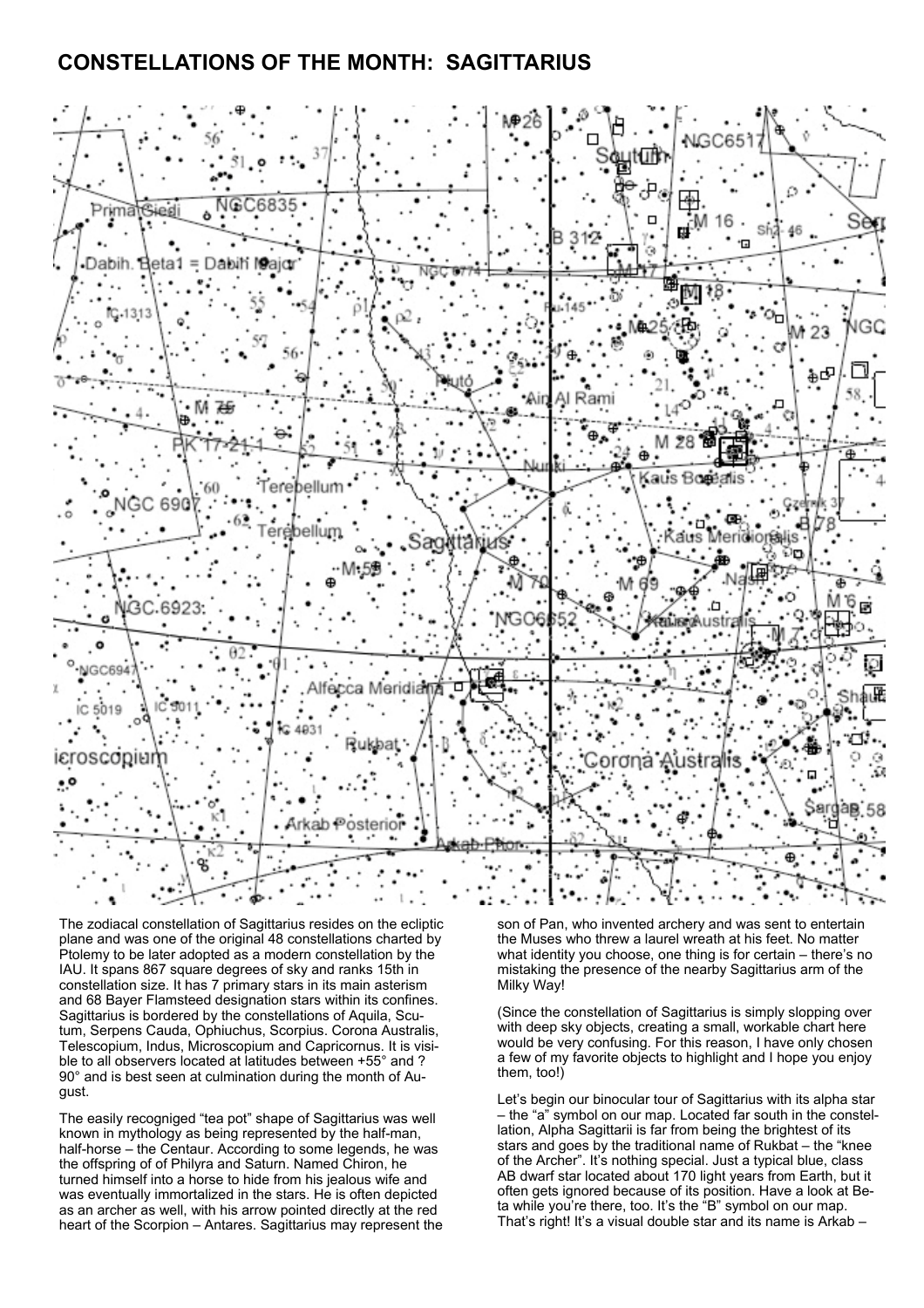the "hamstring". Now, power up in a telescope. Arkab Prior is the westernmost and it truly is a binary star accompanied by a 7th magnitude dwarf star and seperated by about 28 arcseconds. It's located about 378 light years from Earth. Now, hop east for Arkab Posterior. It is a spectral type F2 giant star, but much closer at 137 light years in distance.

Now turn your attention towards Epsilon Sagittarii – the backwards "3" symbol on our chart. Kaus Australis is actually the brightest star in the bottom righthand corner of the teapot and the brightest of all the stars in Sagittarius and the 36th brightest in the night sky. Hanging out in space some 134 light years from our solar system, this A -class giant star is much hotter than most of its main sequence peers and spinning over 70 times faster on its axis than our Sun. This rapid movement has caused a shell to form around the star, dimming its brightness… But not nearly as dim as its 14th magnitude companion! That's right… Epsilon is a binary star. The disparate companion is well seperated at 32 arc seconds, but will require a larger telescope to pick away from its bright companion!

Ready for more? Then have a look at Gamma – the "Y" symbol on our map. Alnasl, the "arrowhead" is two star systems that share the same name. If you have sharp eyes, you can even split this visual double star without aid! However, take a look in the telescope… Gamma-1 Sagittarii is a Cepheid 1500 light year distant variable star in disguise. It drops by almost a full stellar magnitude in just a little under 8 days! Got a big telescope? Then take a closer look, because Gamma-1 also shows evidence of being a close binary star, as well has having two more distant 13th magnitude companions, W Sagittarii B, and C separated by 33 and 48 arcseconds respectively. How about Gamma-2? It's just a regular type-K giant star – but it's only 96 light years from Earth!

Located just slightly more than a fingerwidth above Gamma Sagittarii and 5500 light-years away, NGC 6520 (RA 18 03 24 Dec -27 53 00) is a galactic star cluster which formed millions of years ago. Its blue stars are far younger than our own Sun, and may very well have formed from what you don't see nearby – a dark, molecular cloud. Filled with dust, Barnard 86 literally blocks the starlight coming from our galaxy's own halo area in the direction of the core. To get a good idea of just how much light is blocked by B 86, take a look at the star SAO 180161 on the edge. Behind this obscuration lies the densest part of our Milky Way! This one is so dark that it's often referred to as the "Ink Spot." While both NGC 6520 and B 86 are about the same distance away, they don't reside in the hub of our galaxy, but in the Sagittarius Spiral Arm. Seen in binoculars as a small area of compression, and delightfully resolved in a telescope, you'll find this cluster is on the Herschel "400" list and many others as well.

Are you ready for a whirlwind tour of the Messier Catalog objects with binoculars or a small telescope? Then let's start at the top with the "Nike Swoosh" of M17. Easily viewed in binoculars of any size and outstanding in every telescope, the 5000 light-year distant Omega Nebula was discovered by Philippe Loys de Ch©seaux in 1745-46 and later (1764) cataloged by Messier as object 17 (RA 18 20 26 Dec -16 10 36). This beautiful emission nebula is the product of hot gases excited by the radiation of newly born stars. As part of a vast region of interstellar matter, many of its embedded stars don't show up in photographs, but reveal themselves beautifully to the eye at the telescope. As you look at its unique shape, you realize many of these areas are obscured by dark dust, and this same dust is often illuminated by the stars themselves. Often known as "The Swan," M17 will appear as a huge, glowing check mark or ghostly "2" in the sky – but power up if you use a larger telescope and look for a long, bright streak across its northern edge with

extensions to both the east and north. While the illuminating stars are truly hidden, you will see many glittering points in the structure itself and at least 35 of them are true members of this region, which spans up to 40 light-years and could form up to 800 solar masses. It is awesome…

Keeping moving south and you will see a very small collection of stars known as M18, and a bit more south will bring up a huge cloud of stars called M24. This patch of Milky Way "stuff" will show a wonderful open cluster – NGC 6603 – to average telescopes and some great Barnard darks to larger ones. M24 is often referred to as the "Small Sagittarius Star Cloud". This vast region is easily seen unaided from a dark sky site and is a stellar profusion in binoculars. Telescopes will find an enclosed galactic cluster – NGC 6603 – on its northern border. For those of you who prefer a challenge, look for Barnard Dark Nebula, B92, just above the central portion.

Now we're going to shift to the southeast just a touch and pick up the M25 open cluster. M25 is a scattered galactic cluster that contains a cephid variable – U Sagittarii. This one is a quick change artist, going from magnitude 6.3 to 7.1 in less than seven days. Keep an eye on it over the next few weeks by comparing it to the other cluster members. Variable stars are fun! Head due west about a fist's width to capture the next open cluster – M23. From there, we are dropping south again and M21 will be your reward. Head back for your scope and remember your area, because the M20 "Triffid Nebula" is just a shade to the southwest. Small scopes will pick up on the little glowing ball, but anything from about 4″ up can see those dark dust lanes that make this nebula so special. The "Trifid" nebula appears initially as two widely spaced stars – one of which is a low power double – each caught in its own faint lobe of nebulosity. Keen eyed observers will find that the double star – HN 40 – is actually a superb triple star system of striking colors! The 7.6 magnitude primary appears blue. Southwest is a reddish 10.7 magnitude secondary while a third companion of magnitude 8.7 is northwest of the primary.

Described as "trifid" by William Herschel in 1784, this tri-lobed pattern of faint luminosity broken by a dark nebula – Barnard 85 – is associated with the southern triple. This region is more brightly illuminated due to the presence of the star cluster and is suffused with a brighter, redder reflection nebula of hydrogen gas. The northern part of the Trifid (surrounding the solitary star) is fainter and bluer. It shines by excitation and is composed primarily of doubly ionized oxygen gas. The entire area lies roughly 5000 light-years away. What makes M20 the "Trifid" nebula, are the series of dark, dissecting dust lanes meeting at the nebula's east and west edges, while the southernmost dust lane ends in the brightest portion of the nebula. With much larger scopes, M20 shows differences in concentration in each of the lobes along with other embedded stars. It requires a dark night, but the Trifid is worth the hunt. On excellent nights of seeing, larger scopes will show the Trifid much as it appears in black and white photographs!

You can go back to the binoculars again, because the M8 "Lagoon Nebula" is south again and very easy to see. Easily located about three finger-widths above the tip of the teapot's spout (Al Nasl), M8 is one of Sagittarius' premier objects. This combination of emission/reflection and dark nebula only gets better as you add an open cluster. Spanning a half a degree of sky, this study is loaded with features. One of the most prominent is a curving dark channel dividing the area nearly in half. On its leading (western) side you will note two bright stars. The southernmost of this pair (9 Sagittarii) is thought to be the illuminating source of the nebula. On the trailing (eastern) side, is brightly scattered cluster NGC 6530 containing 18 erratically changing variables known as "flare stars." For large scopes, and those with filters, look for small patches of dark nebulae called "globules." These are thought to be "protostar" regions – areas where new stars undergo rapid formation. Return again to 9 Sagittarii and look carefully at a concentrated portion of the nebula west-southwest. This is known as the "Hourglass" and is a source of strong radio emission.

This particular star hop is very fun. If you have children who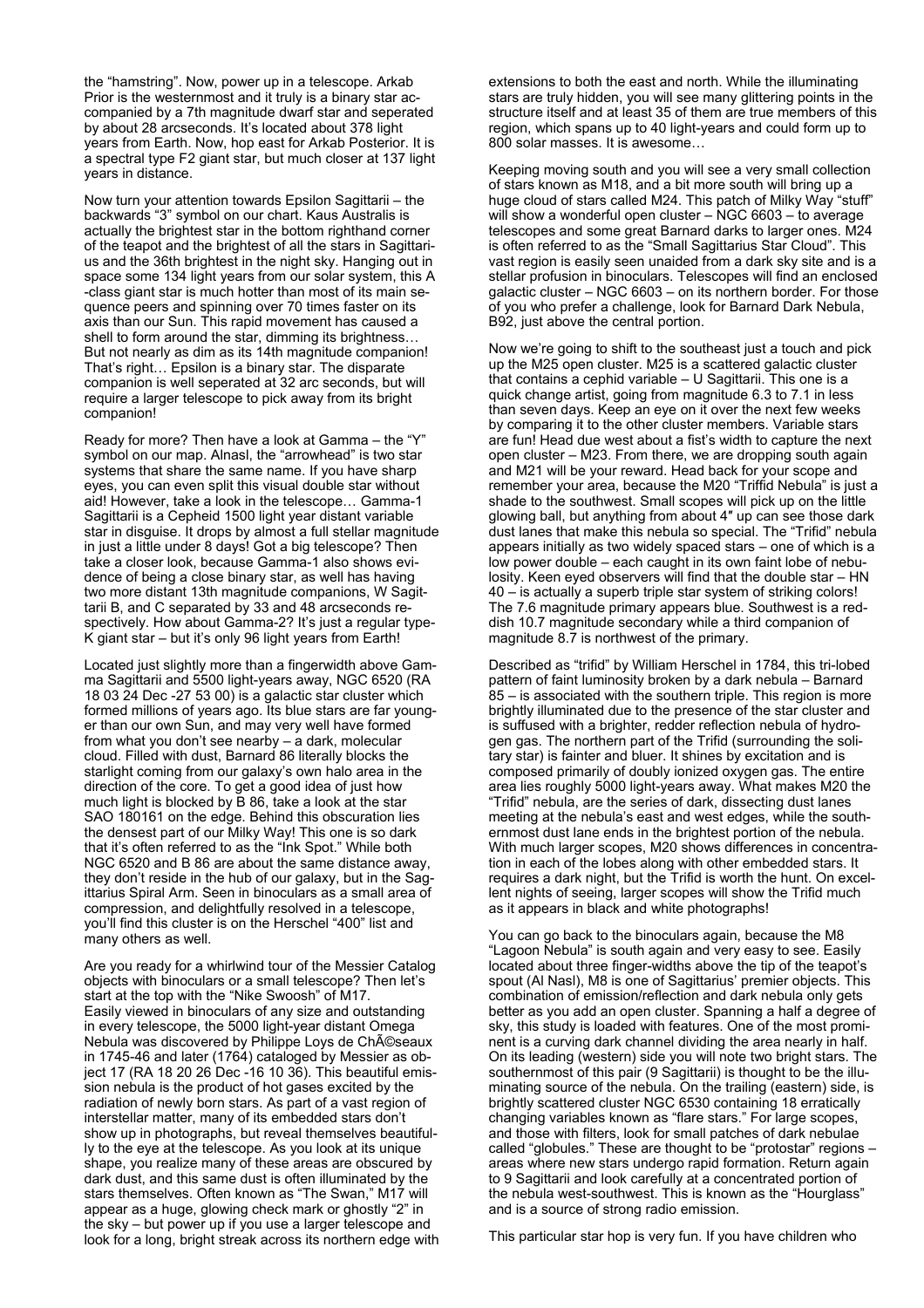would like to see some of these riches, point out the primary stars and show them how it looks like a dot-to-dot "tea kettle." From the kettle's "spout" pours the "steam" of the Milky Way. If you start there, all you will need to do is follow the "steam" trail up the sky and you can see the majority of these with ease.

h3751 **h2005** h2006/M16 n2des 5/6/117 12007/M18 **FVI-23** h1990/M23 M25 63211 **HMS-30** h1983/M21 V-41/M20 **INTO/TT/TZ LALAS** h2015.3753A022 **53783/M54** 

At the top of the "tea kettle" is Lambda. This is our marker for two easy binocular objects. The small M28 globular cluster is quite easily found just a breath to the north/ northwest. The larger, brighter and quite wonderful globular cluster M22 is also very easily found to Lambda's northeast. Ranking third amidst the 151 known globular clusters in total light, M22 is probably the nearest of these incredible systems to our Earth, with an approximate distance of 9,600 light-years. It is also one of the nearest globulars to the galactic plane. Since it resides less than a degree from the ecliptic, it often shares the same eyepiece field with a planet. At magnitude 6, the class VII M22 will begin to show individual stars to even modest instruments and will burst into stunning resolution for larger aperture. About a degree west-northwest, mid-sized telescopes and larger binoculars will capture the smaller 8th magnitude NGC 6642 (RA 18 31 54 Dec -23 28 34). At class V, this particular globular will show more concentration toward the core region than M22. Enjoy them both!

Now we're roaming into "binocular possible" but better with the telescope objects. The southeastern corner of the "tea kettle" is Zeta, and we're going to hop across the bottom to

the west. Starting at Zeta, slide southwest to capture globular cluster M54. Keep heading another three degrees southwest and you will see the fuzzy ball of M70. Just around two degrees more to the west is another globular that looks like M70's twin. The small globular M55 is out there in "No Man's Land" about a fist's width away east/south east of Zeta .

Ready for a big telescope challenge? Then try your hand at one the sky's most curious galaxies – NGC 6822. This study is a telescopic challenge even for skilled observers. Set your sights roughly 2 degrees northeast of easy double 54 Sagittarii, and have a look at this distant dwarf galaxy bound to our own Milky Way by invisible gravitational attraction…

Named after its discoverer (E. E. Barnard – 1884), "Barnard's Galaxy" is a not -so-nearby member of our local galaxy group. Discovered with a 6″ refractor, this 1.7 million light-year distant galaxy is not easily found, but can be seen with very dark sky conditions and at the lowest possible power. Due to large apparent size, and overall faintness (magnitude 9), low power is essential in larger telescopes to give a better sense of the galaxy's frontier. Observers using large scopes will see faint regions of glowing gas (HII regions) and unresolved concentrations of bright stars. To distinguish them, try a nebula filter to enhance the HII and downplay the star fields. Barnard's Galaxy appears like a very faint open cluster overlaid with a sheen of nebulosity, but the practiced eye using the above technique will clearly see that the "shine" behind the stars is extragalactic in nature.

Now look less than a degree northnorthwest to turn up pale blue-green NGC 6818 – the "Little Gem" planetary. Easily found in any size scope, this bright and condensed nebula reveals its annular nature in larger scopes but hints

at it in scopes as small as 6″. Use a super wide field longfocus eyepiece to frame them both!

Be sure to get a good star chart and enjoy the constellation of Sagittarius to its fullest potential – there's lots more out there!

Sources: Universe Today **SEDS Chandra Observatory Wikipedia** *Chart Courtesy of Your Sky.*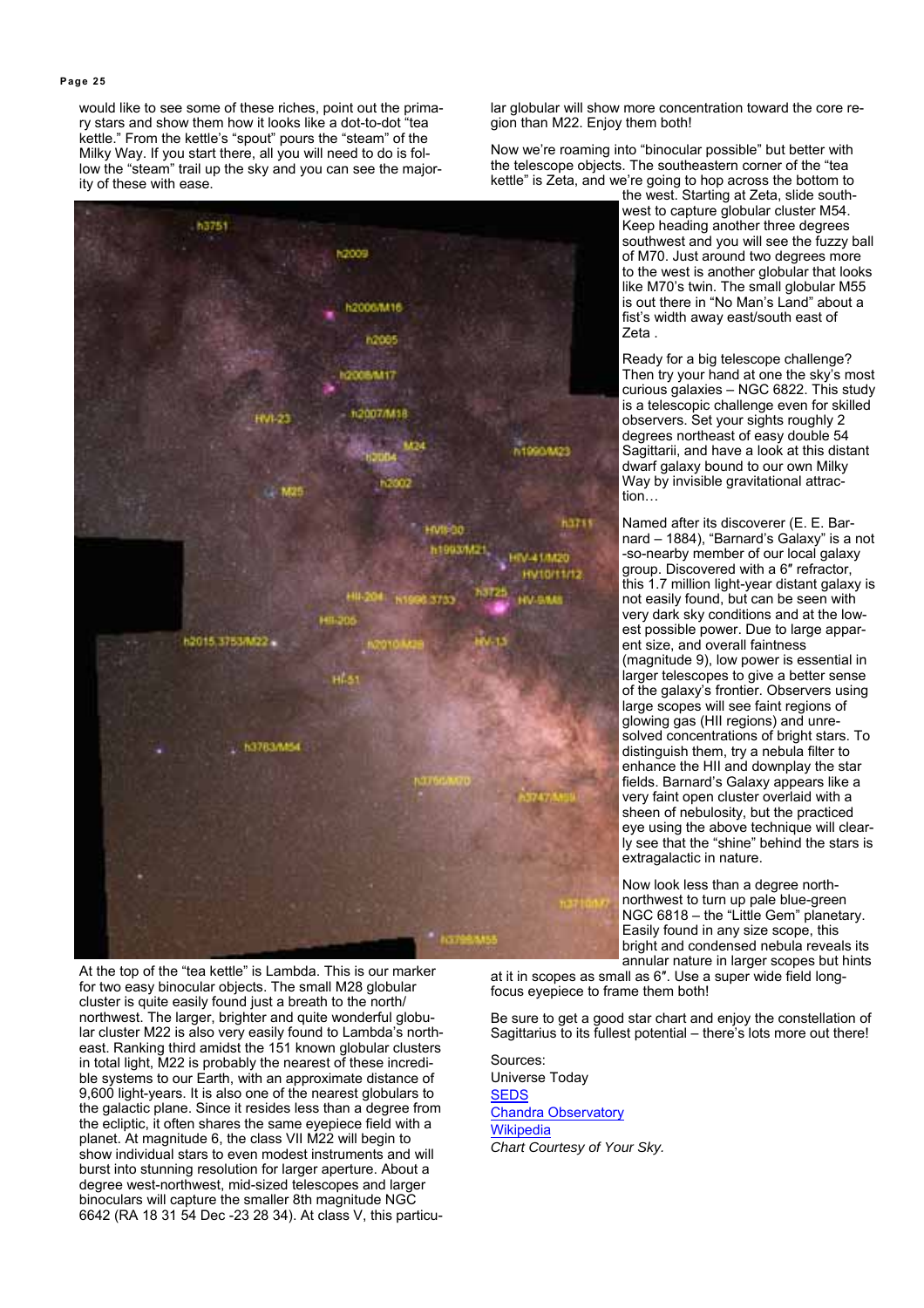# **ISS PASSES For July August 2017** From Heavens Above website maintained by Chris Peat

| <b>Date</b> | <b>Brightness</b> | <b>Start</b> | Highest End<br>point |              |          |               |            |          |              |            |
|-------------|-------------------|--------------|----------------------|--------------|----------|---------------|------------|----------|--------------|------------|
|             | (mag)             | Time         | Alt.                 | Az.          | Time     | Alt.          | Az.        | Time     | Alt.         | Az.        |
|             |                   |              |                      |              |          |               |            |          |              |            |
| 08 Jul      | $-1.5$            | 04:13:23     | $10^{\circ}$         | $\mathsf{S}$ | 04:15:14 | $14^{\circ}$  | <b>SE</b>  | 04:17:05 | $10^{\circ}$ | <b>ESE</b> |
| 10 Jul      | $-2.3$            | 04:03:38     | $10^{\circ}$         | SSW          | 04:06:23 | $25^{\circ}$  | <b>SSE</b> | 04:09:08 | $10^{\circ}$ | E          |
| 11 Jul      | $-1.8$            | 03:12:54     | $14^{\circ}$         | <b>SSE</b>   | 03:14:04 | 17°           | <b>SE</b>  | 03:16:14 | $10^{\circ}$ | E          |
| 12 Jul      | $-1.3$            | 02:22:12     | $10^{\circ}$         | <b>SE</b>    | 02:22:12 | $10^{\circ}$  | <b>SE</b>  | 02:22:21 | $10^{\circ}$ | <b>SE</b>  |
| 12 Jul      | $-3.2$            | 03:54:49     | $12^{\circ}$         | SW           | 03:57:35 | $41^{\circ}$  | <b>SSE</b> | 04:00:43 | $10^{\circ}$ | E          |
| 13 Jul      | $-2.7$            | 03:04:03     | $23^{\circ}$         | S            | 03:05:10 | $28^{\circ}$  | <b>SSE</b> | 03:08:03 | $10^{\circ}$ | E          |
| 14 Jul      | $-2.0$            | 02:13:15     | 18°                  | <b>SE</b>    | 02:13:15 | 18°           | <b>SE</b>  | 02:15:11 | $10^{\circ}$ | E          |
| 14 Jul      | $-3.8$            | 03:45:52     | $12^{\circ}$         | <b>WSW</b>   | 03:48:50 | $64^{\circ}$  | <b>SSE</b> | 03:52:06 | $10^{\circ}$ | E          |
| 15 Jul      | $-3.5$            | 02:55:01     | $28^{\circ}$         | <b>SSW</b>   | 02:56:19 | $46^{\circ}$  | <b>SSE</b> | 02:59:29 | $10^{\circ}$ | E          |
| 16 Jul      | $-2.9$            | 02:04:08     | 31°                  | <b>SE</b>    | 02:04:08 | 31°           | <b>SE</b>  | 02:06:49 | $10^{\circ}$ | E          |
| 16 Jul      | $-3.9$            | 03:36:50     | $10^{\circ}$         | <b>WSW</b>   | 03:40:06 | $85^{\circ}$  | S          | 03:43:24 | $10^{\circ}$ | E          |
| 17 Jul      | $-1.6$            | 01:13:13     | $14^{\circ}$         | <b>ESE</b>   | 01:13:13 | $14^{\circ}$  | <b>ESE</b> | 01:14:00 | $10^{\circ}$ | E          |
| 17 Jul      | $-3.9$            | 02:45:49     | $26^{\circ}$         | <b>WSW</b>   | 02:47:31 | $70^{\circ}$  | <b>SSE</b> | 02:50:47 | $10^{\circ}$ | E          |
| 17 Jul      | $-3.8$            | 04:20:42     | $10^{\circ}$         | W            | 04:23:59 | $86^{\circ}$  | N          | 04:27:16 | $10^{\circ}$ | E          |
| 18 Jul      | $-3.7$            | 01:54:50     | 51°                  | <b>SSE</b>   | 01:54:57 | $52^{\circ}$  | <b>SSE</b> | 01:58:09 | $10^{\circ}$ | E          |
| 18 Jul      | $-3.8$            | 03:28:05     | $10^{\circ}$         | W            | 03:31:21 | $85^{\circ}$  | N          | 03:34:38 | $10^{\circ}$ | E          |
| 19 Jul      | $-2.3$            | 01:03:48     | $24^{\circ}$         | <b>ESE</b>   | 01:03:48 | $24^{\circ}$  | <b>ESE</b> | 01:05:28 | $10^{\circ}$ | E          |
| 19 Jul      | $-3.9$            | 02:36:24     | 18°                  | W            | 02:38:43 | $89^{\circ}$  | S          | 02:42:00 | $10^{\circ}$ | E          |
| 19 Jul      | $-3.9$            | 04:11:55     | $10^{\circ}$         | W            | 04:15:12 | $80^{\circ}$  | <b>SSW</b> | 04:18:29 | $10^{\circ}$ | <b>ESE</b> |
| 20 Jul      | $-4.0$            | 01:45:16     | $47^{\circ}$         | <b>WSW</b>   | 01:46:05 | 75°           | <b>SSE</b> | 01:49:21 | $10^{\circ}$ | E          |
| 20 Jul      | $-3.9$            | 03:19:16     | $10^{\circ}$         | W            | 03:22:34 | $88^{\circ}$  | <b>NNE</b> | 03:25:51 | $10^{\circ}$ | E          |
| 21 Jul      | $-3.5$            | 00:54:01     | 48°                  | <b>ESE</b>   | 00:54:01 | $48^{\circ}$  | <b>ESE</b> | 00:56:42 | $10^{\circ}$ | E          |
| 21 Jul      | $-3.9$            | 02:26:37     | $10^{\circ}$         | W            | 02:29:53 | $84^{\circ}$  | N          | 02:33:11 | $10^{\circ}$ | E          |
| 21 Jul      | $-3.8$            | 04:03:05     | $10^{\circ}$         | W            | 04:06:19 | $57^\circ$    | <b>SSW</b> | 04:09:31 | $10^{\circ}$ | <b>ESE</b> |
| 22 Jul      | $-2.4$            | 00:02:26     | $24^{\circ}$         | E            | 00:02:26 | $24^{\circ}$  | E.         | 00:03:59 | $10^{\circ}$ | E          |
| 22 Jul      | $-3.9$            | 01:34:57     | 19°                  | W            | 01:37:13 | $88^{\circ}$  | N          | 01:40:30 | $10^{\circ}$ | E          |
| 22 Jul      | $-4.0$            | 03:10:25     | $10^{\circ}$         | W            | 03:13:41 | $75^{\circ}$  | <b>SSW</b> | 03:16:57 | $10^{\circ}$ | <b>ESE</b> |
| 22 Jul      | $-3.0$            | 23:05:31     | $10^{\circ}$         | SSW          | 23:08:21 | $28^{\circ}$  | <b>SSE</b> | 23:11:12 | $10^{\circ}$ | E          |
| 23 Jul      | $-4.0$            | 00:41:16     | $10^{\circ}$         | <b>WSW</b>   | 00:44:32 | $80^{\circ}$  | S          | 00:47:49 | $10^{\circ}$ | Е          |
| 23 Jul      | $-3.9$            | 02:17:44     | $10^{\circ}$         | W            | 02:21:01 | 89 $^{\circ}$ | S          | 02:24:18 | $10^{\circ}$ | E          |
| 23 Jul      | $-3.3$            | 03:54:16     | $10^{\circ}$         | W            | 03:57:18 | 36°           | <b>SSW</b> | 04:00:20 | $10^{\circ}$ | <b>SE</b>  |
| 23 Jul      | $-2.4$            | 22:13:31     | $10^{\circ}$         | S            | 22:15:51 | 18°           | <b>SE</b>  | 22:18:12 | $10^{\circ}$ | E          |
| 23 Jul      | $-3.9$            | 23:48:38     | $10^{\circ}$         | <b>WSW</b>   | 23:51:52 | $63^\circ$    | <b>SSE</b> | 23:55:07 | $10^{\circ}$ | Е          |
| 24 Jul      | $-3.9$            | 01:25:02     | $10^{\circ}$         | W            | 01:28:19 | $85^{\circ}$  | N          | 01:31:36 | $10^{\circ}$ | E          |
| 24 Jul      | $-3.8$            | 03:01:31     | $10^{\circ}$         | W            | 03:04:42 | $52^{\circ}$  | <b>SSW</b> | 03:07:54 | $10^{\circ}$ | <b>SE</b>  |
| 24 Jul      | $-3.6$            | 22:56:06     | $10^{\circ}$         | SW           | 22:59:15 | $45^{\circ}$  | <b>SSE</b> | 23:02:24 | $10^{\circ}$ | E          |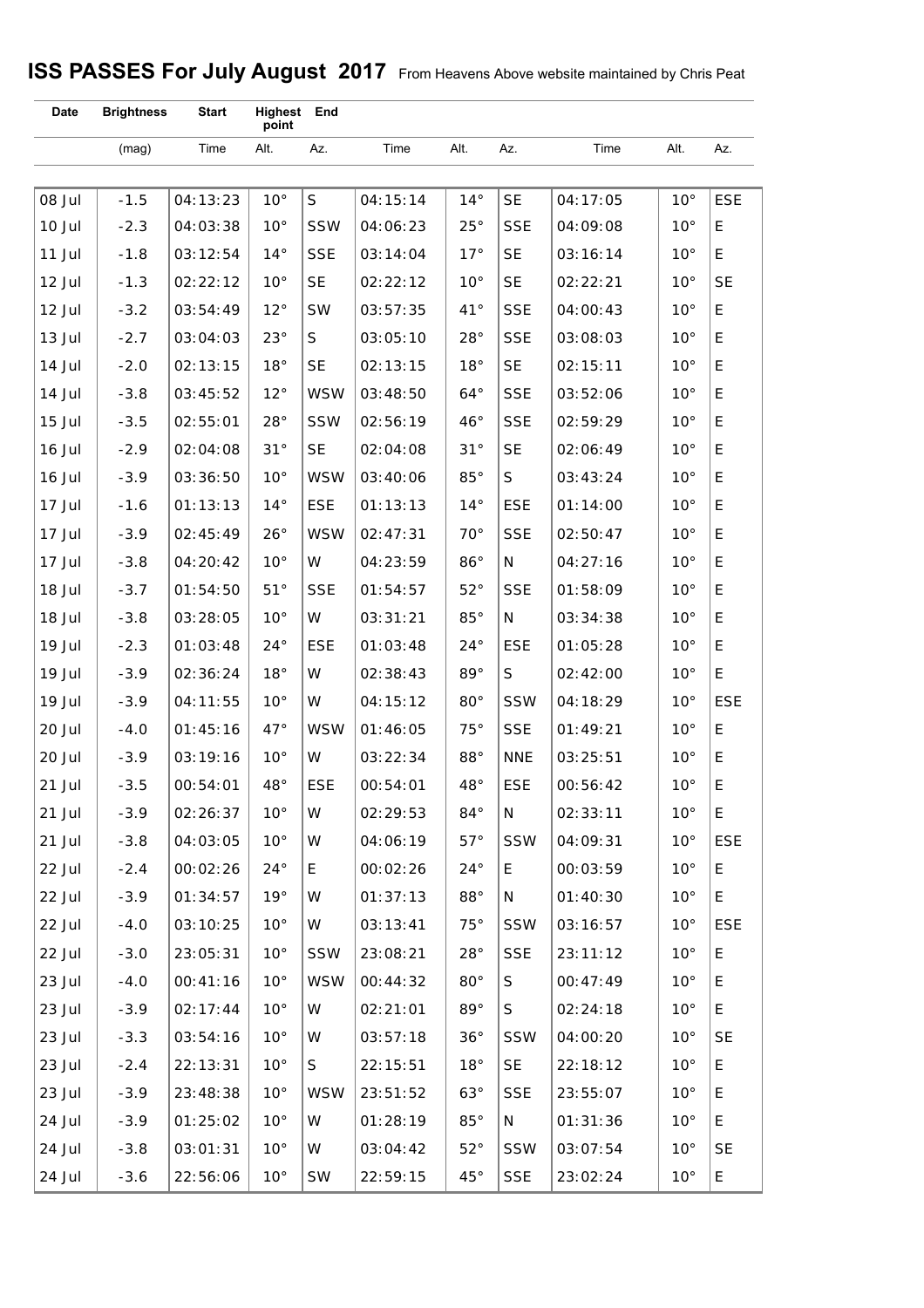| 25 Jul       | $-3.9$ | 00:32:1910°  | W          | 00:35:3686°  | N          | 00:38:5210°  | Ε          |
|--------------|--------|--------------|------------|--------------|------------|--------------|------------|
| 25 Jul       | $-4.0$ | 02:08:4810°  | W          | 02:12:0470°  | SSW        | 02:15:1910°  | <b>ESE</b> |
| 25 Jul       | $-2.6$ | 03:45:3410°  | W          | 03:48:0921°  | SW         | 03:50:4310°  | <b>SSE</b> |
| 25 Jul       | $-3.1$ | 22:03:4310°  | SW         | 22:06:3931°  | <b>SSE</b> | 22:09:3510°  | E          |
| 25 Jul       | $-4.0$ | 23:39:3710°  | <b>WSW</b> | 23:42:5385°  | S          | 23:46:0910°  | E          |
| 26 Jul       | $-4.0$ | 01:16:0510°  | W          | 01:19:2185°  | SSW        | 01:19:3476°  | <b>ESE</b> |
| 26 Jul       | $-3.9$ | 22:46:5510°  | <b>WSW</b> | 22:50:1169°  | <b>SSE</b> | 22:53:2610°  | E          |
| 27 Jul       | $-3.9$ | 00:23:2110°  | W          | 00:26:3886°  | N          | 00:27:5036°  | E          |
| 27 Jul       | $-1.5$ | 01:59:5010°  | W          | 02:00:24 14° | W          | 02:00:24 14° | W          |
| 27 Jul       | $-3.6$ | 21:54:1910°  | SW         | 21:57:2950°  | <b>SSE</b> | 22:00:4110°  | Е          |
| 27 Jul       | $-3.9$ | 23:30:3610°  | W          | 23:33:5385°  | N          | 23:36:2815°  | E          |
| 28 Jul       | $-2.7$ | 01:07:04 10° | W          | 01:09:0333°  | W          | 01:09:0333°  | W          |
| 28 Jul       | $-3.9$ | 22:37:50 10° | W          | 22:41:0788°  | S          | 22:44:2410°  | E          |
| 29 Jul       | $-4.0$ | 00:14:1910°  | W          | 00:17:3581°  | SSW        | 00:17:4875°  | <b>SE</b>  |
| 29 Jul       | $-3.9$ | 21:45:0610°  | <b>WSW</b> | 21:48:2174°  | <b>SSE</b> | 21:51:3810°  | E          |
| 29 Jul       | $-3.9$ | 23:21:3210°  | W          | 23:24:4988°  | N          | 23:26:3725°  | E          |
| 30 Jul       | $-1.8$ | 00:58:0210°  | W          | 00:59:1219°  | W          | 00:59:1219°  | W          |
| 30 Jul       | $-3.8$ | 22:28:4510°  | W          | 22:32:0284°  | N          | 22:35:1910°  | E          |
| 31 Jul       | $-3.6$ | 00:05:1310°  | W          | 00:08:0353°  | SW         | 00:08:0353°  | SW         |
| 31 Jul       | $-3.8$ | 21:35:5810°  | W          | 21:39:1489°  | N          | 21:42:3110°  | E          |
| 31 Jul       | $-4.0$ | 23:12:2610°  | W          | 23:15:4277°  | SSW        | 23:16:5535°  | <b>ESE</b> |
| 01 Aug       | $-1.2$ | 00:49:0510°  | W          | 00:49:3012°  | W          | 00:49:3012°  | W          |
| 01 Aug       | $-3.9$ | 22:19:3810°  | W          | 22:22:5490°  | SW         | 22:25:4713°  | E.         |
| 01 Aug       | $-2.7$ | 23:56:0810°  | W          | 23:58:2331°  | <b>WSW</b> | 23:58:2331°  | <b>WSW</b> |
| 02 Aug       | $-3.8$ | 21:26:4810°  | W          | 21:30:0585°  | N          | 21:33:2110°  | Ε          |
| 02 Aug -3.7  |        | 23:03:1610°  | W          | 23:06:2853°  | SSW        | 23:07:1640°  | <b>SSE</b> |
| 03 Aug - 3.9 |        | 22:10:2610°  | W          | 22:13:4172°  | SSW        | 22:16:1216°  | <b>ESE</b> |
| 03 Aug       | $-1.9$ | 23:47:1010°  | W          | 23:48:4719°  | <b>WSW</b> | 23:48:4719°  | <b>WSW</b> |
| 04 Aug       | $-2.9$ | 22:54:08 10° | W          | 22:57:0733°  | SSW        | 22:57:4331°  | S          |
| 05 Aug       | $-3.4$ | 22:01:1210°  | W          | 22:04:2248°  | SSW        | 22:06:4017°  | <b>SE</b>  |
| 05 Aug       | $-1.2$ | 23:38:4110°  | <b>WSW</b> | 23:39:1512°  | <b>WSW</b> | 23:39:1512°  | <b>WSW</b> |
| 06 Aug       | $-2.1$ | 22:45:0910°  | W          | 22:47:3720°  | SW         | 22:48:1419°  | SSW        |
| 07 Aug       | $-2.6$ | 21:52:0110°  | W          | 21:54:5530°  | SSW        | 21:57:1414°  | <b>SSE</b> |
| 08 Aug       | $-1.3$ | 22:36:5610°  | <b>WSW</b> | 22:37:5711°  | SW         | 22:38:5310°  | SSW        |
| 09 Aug       | $-1.7$ | 21:43:0210°  | W          | 21:45:2018°  | SW         | 21:47:3610°  | S          |

There are no more night time passes until mid September.

#### **Page 27**